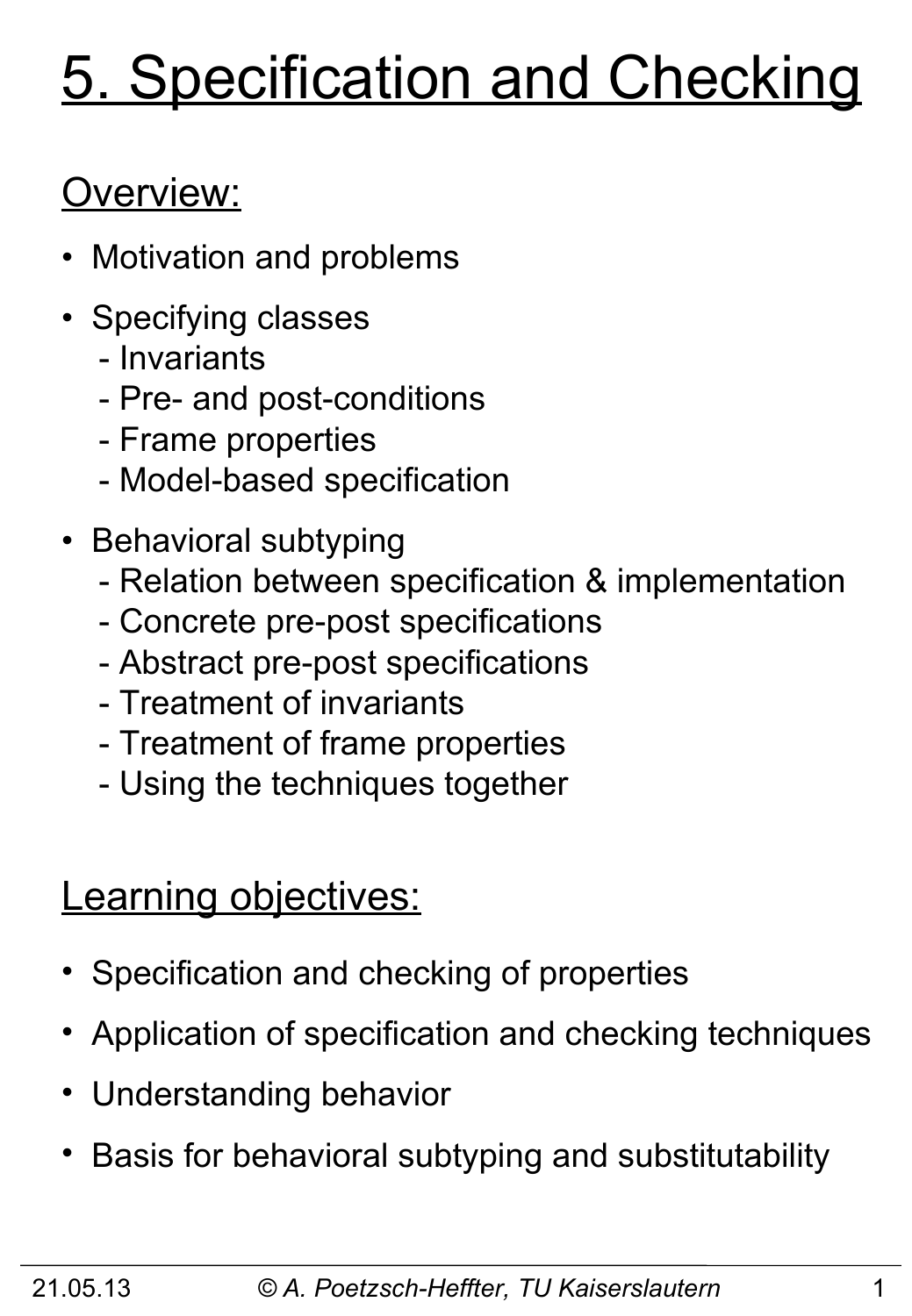# **5.1 Motivation and Problems**

# Motivation of specification:

- Documenting implementation aspects (e.g. data structure invariants):
	- $\rightarrow$  How does an object behave internally?
- As *Contract* between user and provider of code:
	- $\rightarrow$  How does an object interact with the environment?
- Formulating the relevant behavior, in particular:
	- $\rightarrow$  When can an object be substituted by another object?

# Specification with assertions:

a. Simple property:

```
 ...
   C cobj = new C(\ldots); assert cobj.x != null ;
```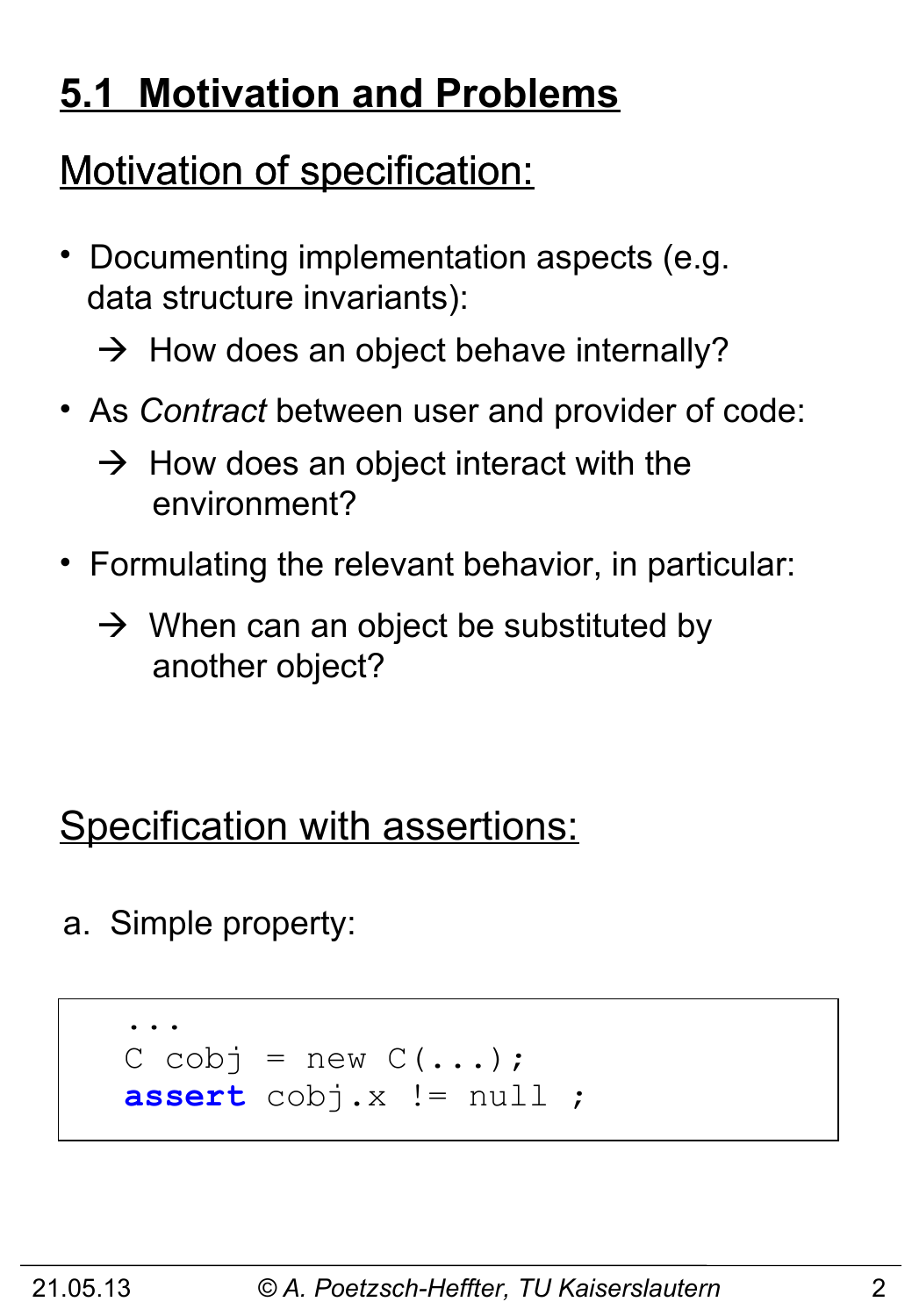b. Loop invariant (Schleifeninvariante):

```
 public static int isqrt( int y ){
      int count = 0, sum = 1;
      while (sum \leq y) {
          count++;
         sum += 2 * count + 1; assert count*count <= y 
                &\&\; sum = (count + 1) * (count + 1);\begin{pmatrix} 1 & 1 \\ 1 & 1 \end{pmatrix} return count;
     }
```
c. More complex property for an AWT-fragment:

```
 ...
    Container c;
   Button b;
 ...
    c.remove(b);
    assert !EX Container cex: EX int i:
       cex.getComponents()[i] == b;
```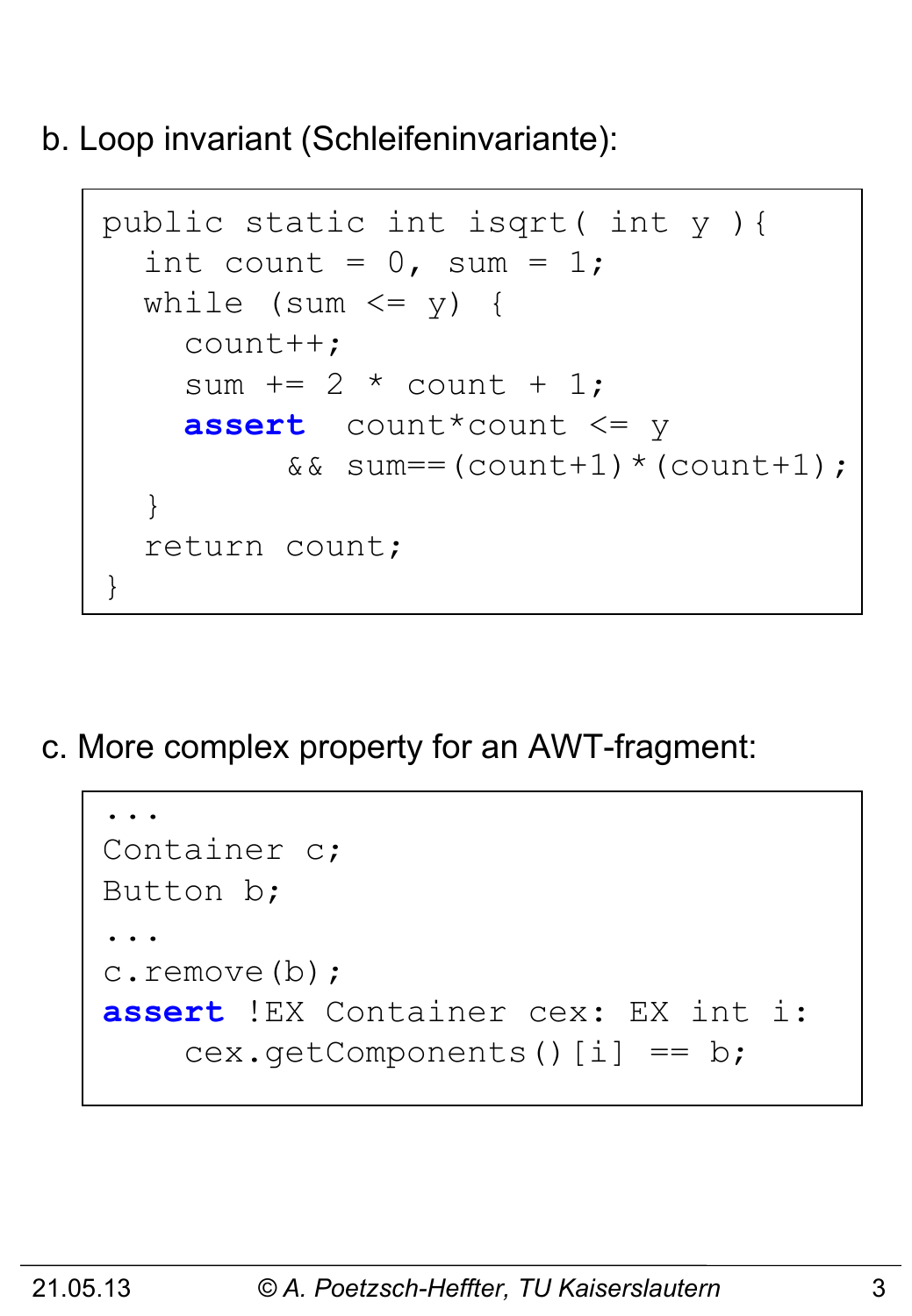#### Pre-post specifications for methods:

```
public class IntMathOps {
 /*@ public normal_behavior
    @ requires y >= 0
    @ modifiable \nothing
    @ ensures \result*\result <= y
   \& & \& y < (Math.abs(\result)+1)
   \textcircled{ } * (Math.abs(\result)+1);
   \alpha \star /public static int isqrt(int y){ ... }
}
```
#### Class invariants:

```
public class List {
    int length;
    ListElems le;
    //@ invariant length == le.leng();
 ...
 }
```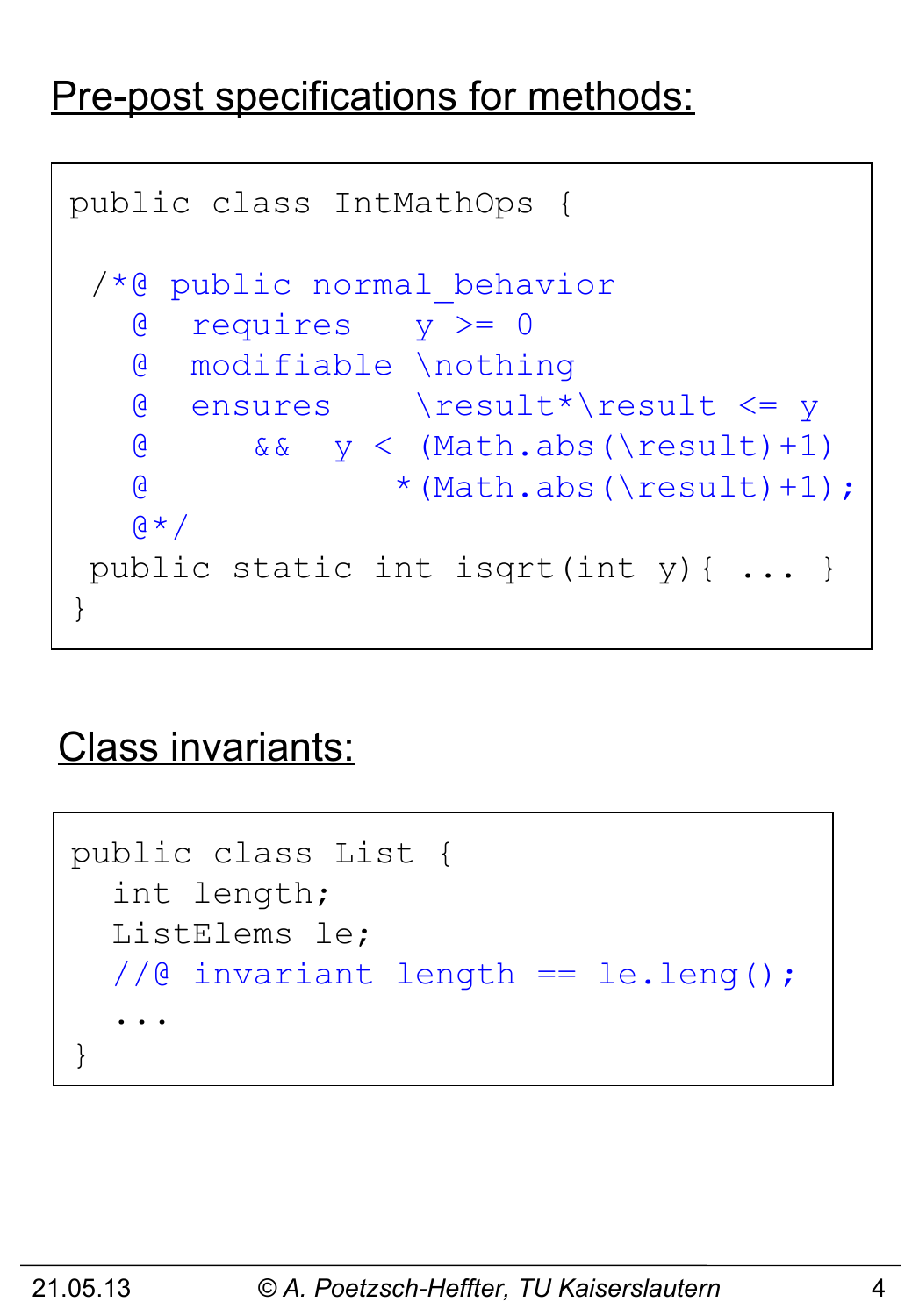# Further kinds of functional properties:

- Event specifications:
	- occurrence of exceptions
	- modifications of variables
	- invocation of methods
- Termination
- History constraints:
	- relations between state pairs (S1,S2), where S1 happens before S2
- Temporal properties:
	- Is something true until an event happens?
	- Will something eventually happen?

# Typical non-functional properties of programs:

- Resource consumption:
	- execution time
	- memory
	- I/O, network resources
- Dependency on the environment (e.g. file system)
- **Robustness**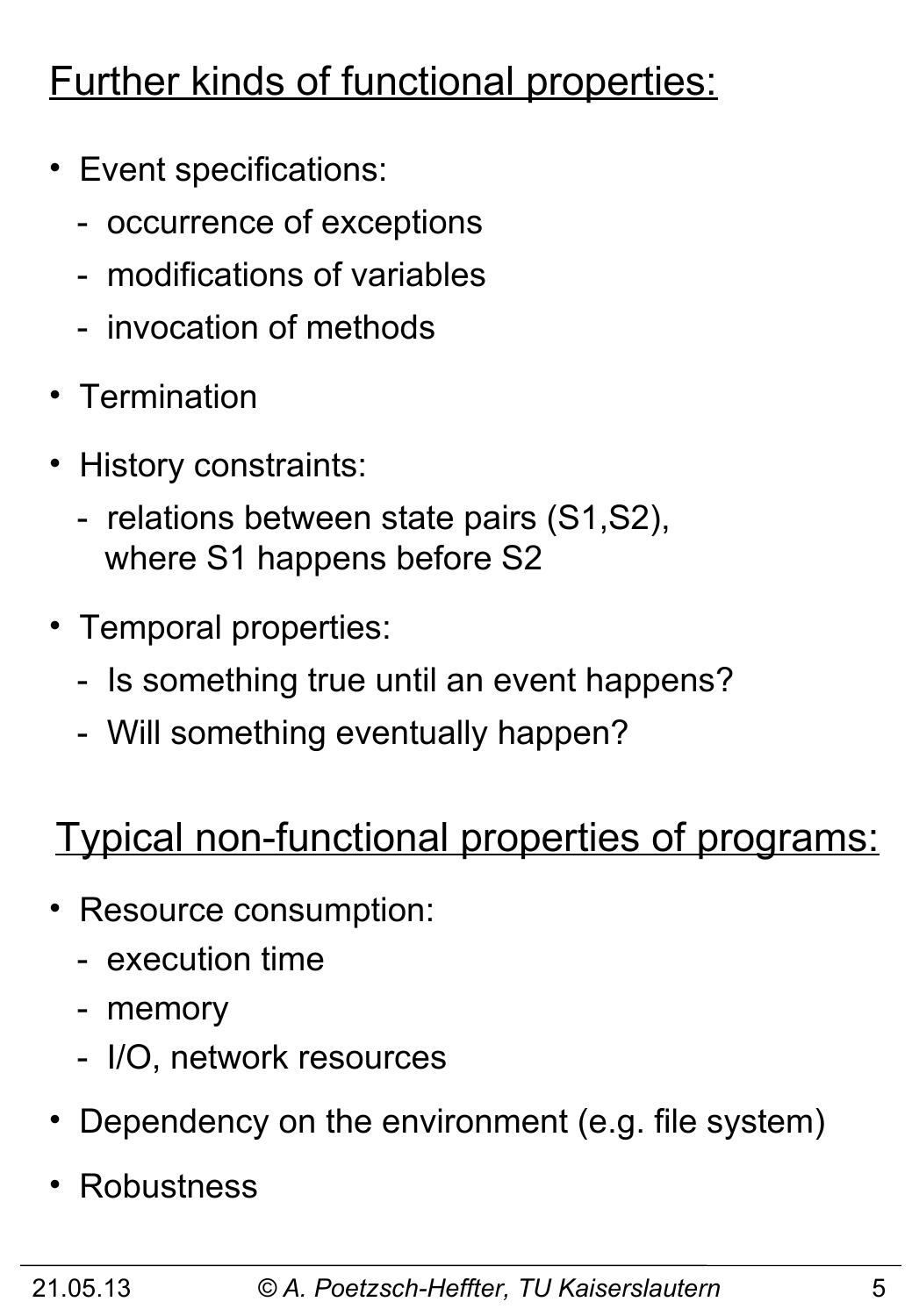# Specification problems/challenges:

Examples: (Specification problems)

1. Information hiding: How can behavior based on private attributes be specified?

```
public class WhatCouldBeMySpec {
   private int a = 0;
   public void set( int p ) { a = p; }
    public int get() { return a; }
}
```
2. How are effects to the environment specified?

```
public class EnvironmentalEffects {
    public void localonly( Object mo ) {
     do something good();
      if( mo instanceof Atmosphere )
            ((Atmosphere) mo).pollute();
   }
}
```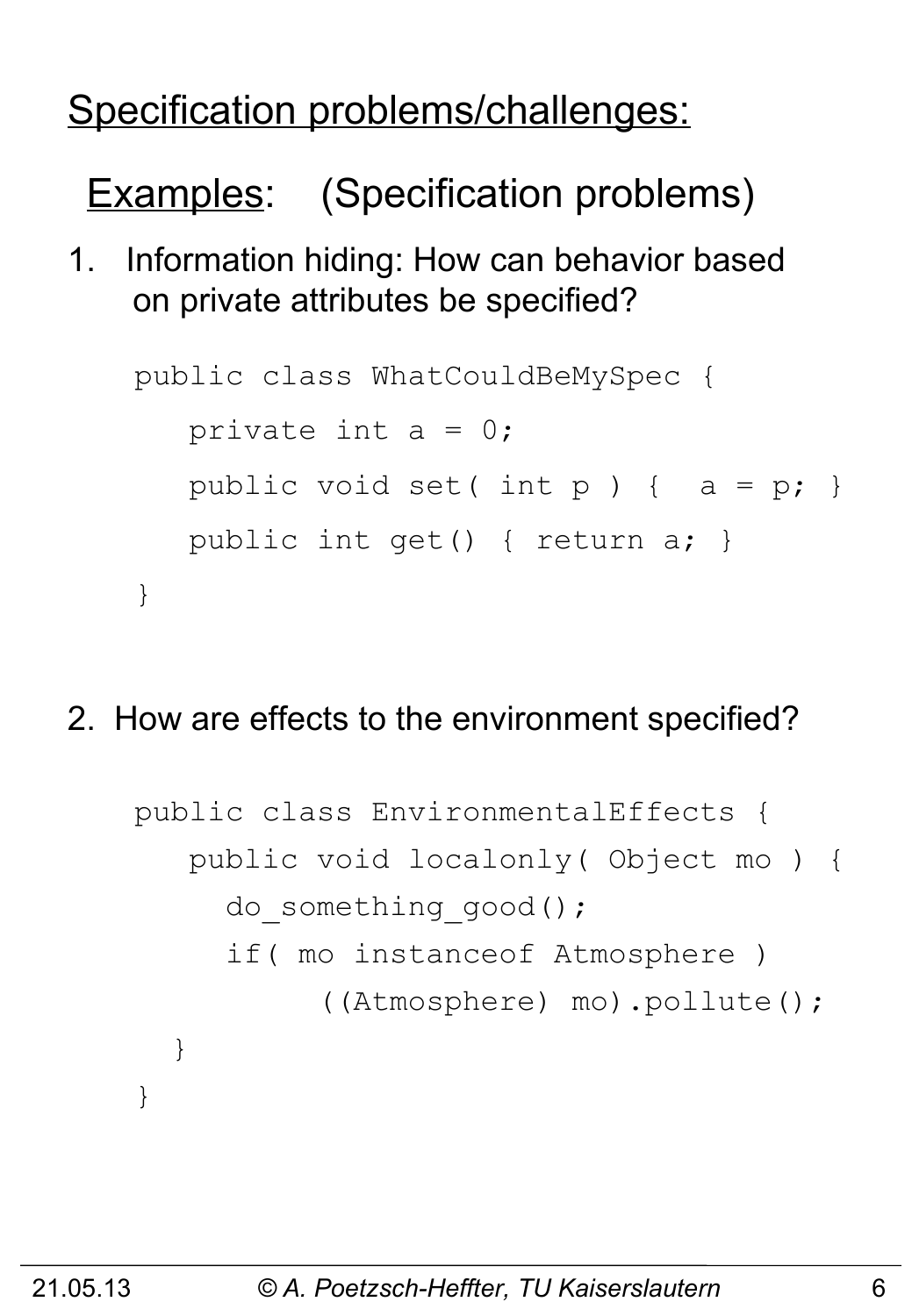#### 3. Behavioral conformance/substitutability:

```
public class Superclass 
{ public int a = 0;
    public void dincrA() { a++; }
}
public class Subclass extends Superclass
{ public void dincrA() { a--; }
}
```
#### Approaches to formulate specifications:

- Specification using informal language
- Specification using the means of the programming language (e.g. assert statements)
- Specification using an annotation language that is executable (we illustrate the use of JML)
- Specification with more abstract declarative language constructs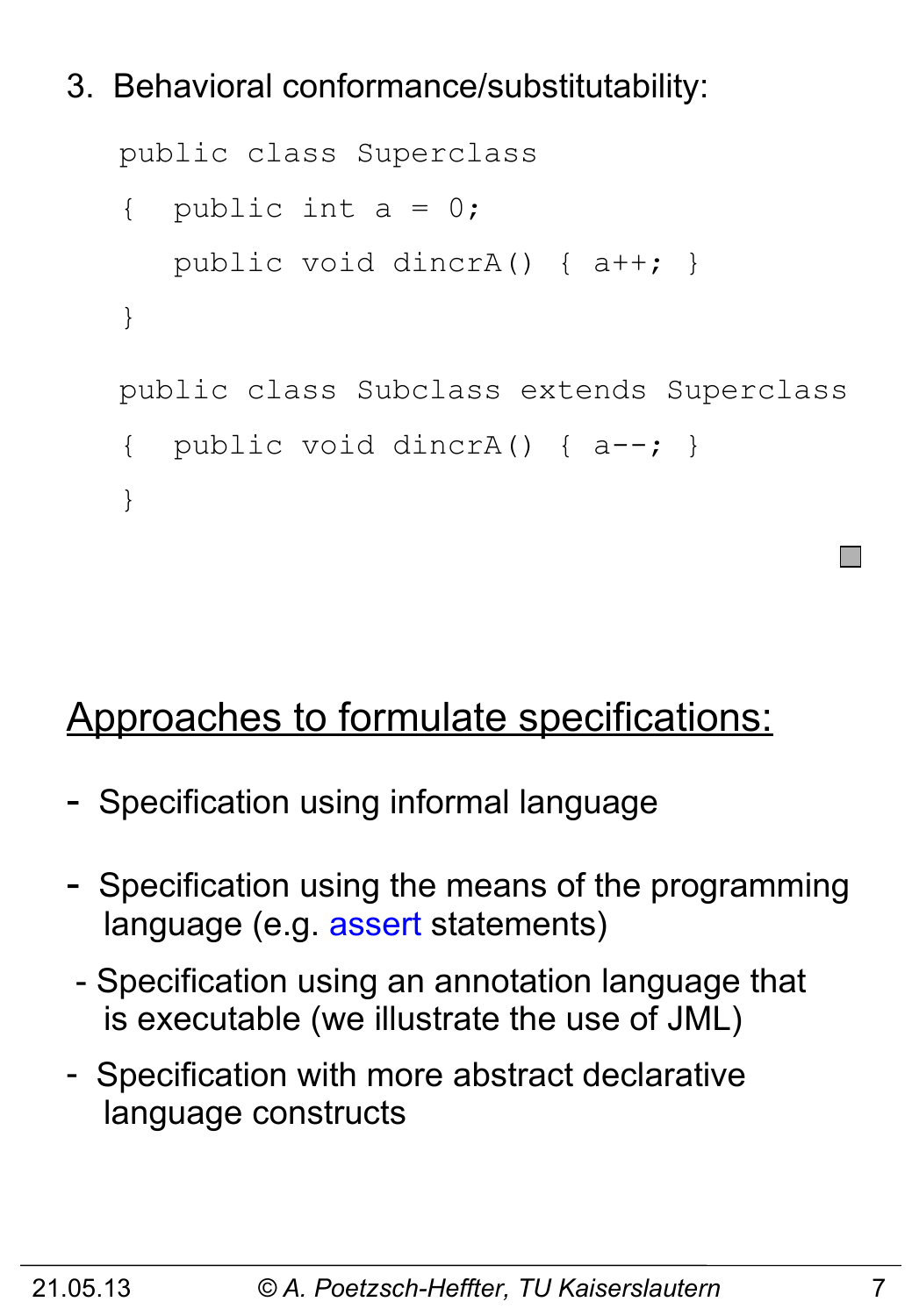#### Questions:

- Which terms/functions/etc. can be used to formulate properties?
- Information hiding: Private and protected parts should not appear in public specification.
- What is the meaning of specification constructs that go beyond the programming languages?

# **5.2 Specifying Classes**

#### Overview:

We consider specifications written in the Java Modeling Language (JML):

- Lightweight specifications
- Direct specifications
- Specifications with abstraction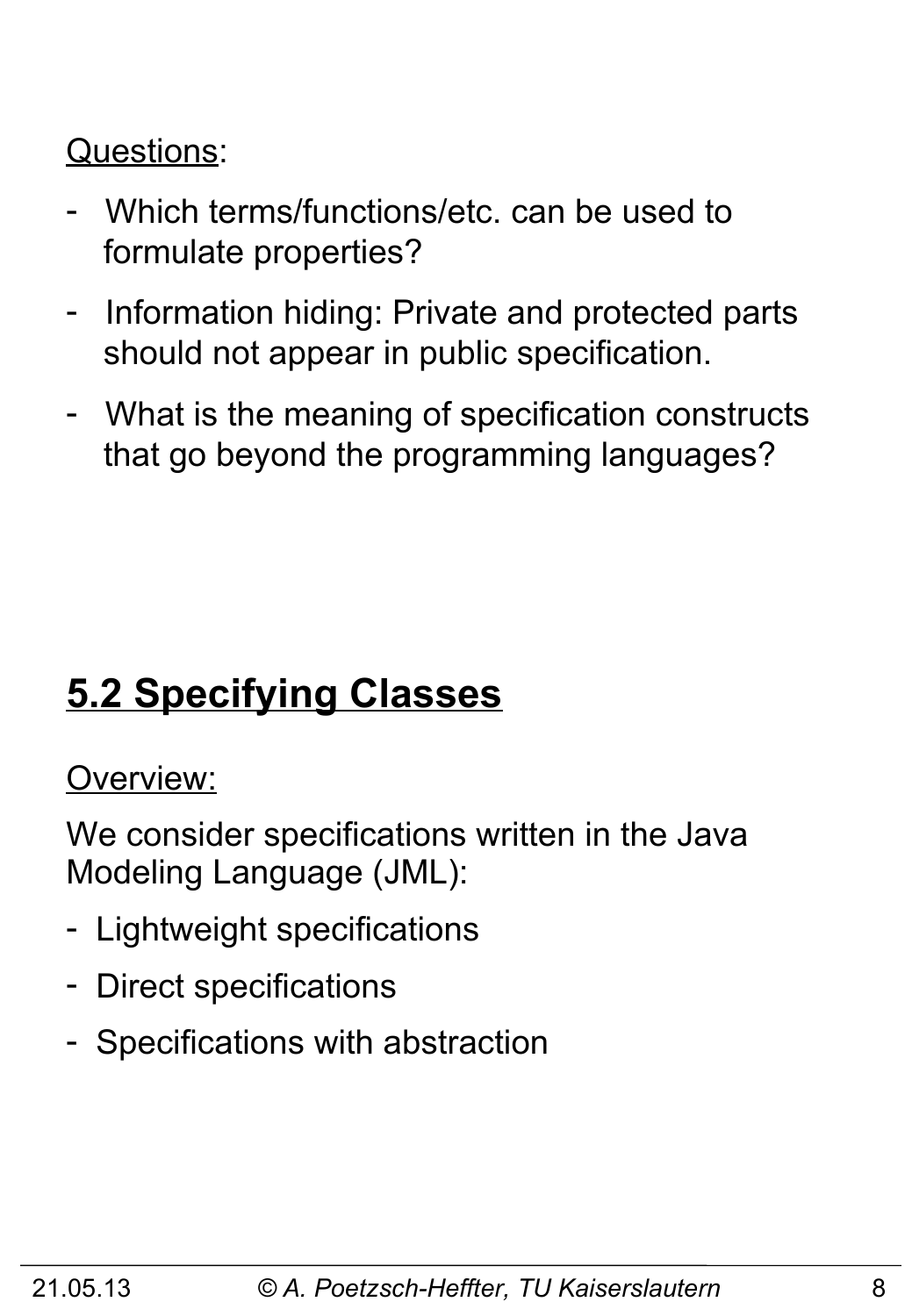# **5.2.1 Lightweight specifications**

# Explanation: (lightweight specification)

*Lightweight* (*leichte)* specifications describe certain properties of objects and methods without aiming to provide all details or a complete description of the method/class behavior.

# Example: (lightweight specification)

1. Lightweight specifications help in documenting properties that cannot be expressed by the type system.

```
public class Bag {
   //@ requires input != null;
   public Bag(int[] input) {
    n = input.length;a = new int[n]; System.arraycopy(input, 0, a, 0, n);
   }
 ...
}
```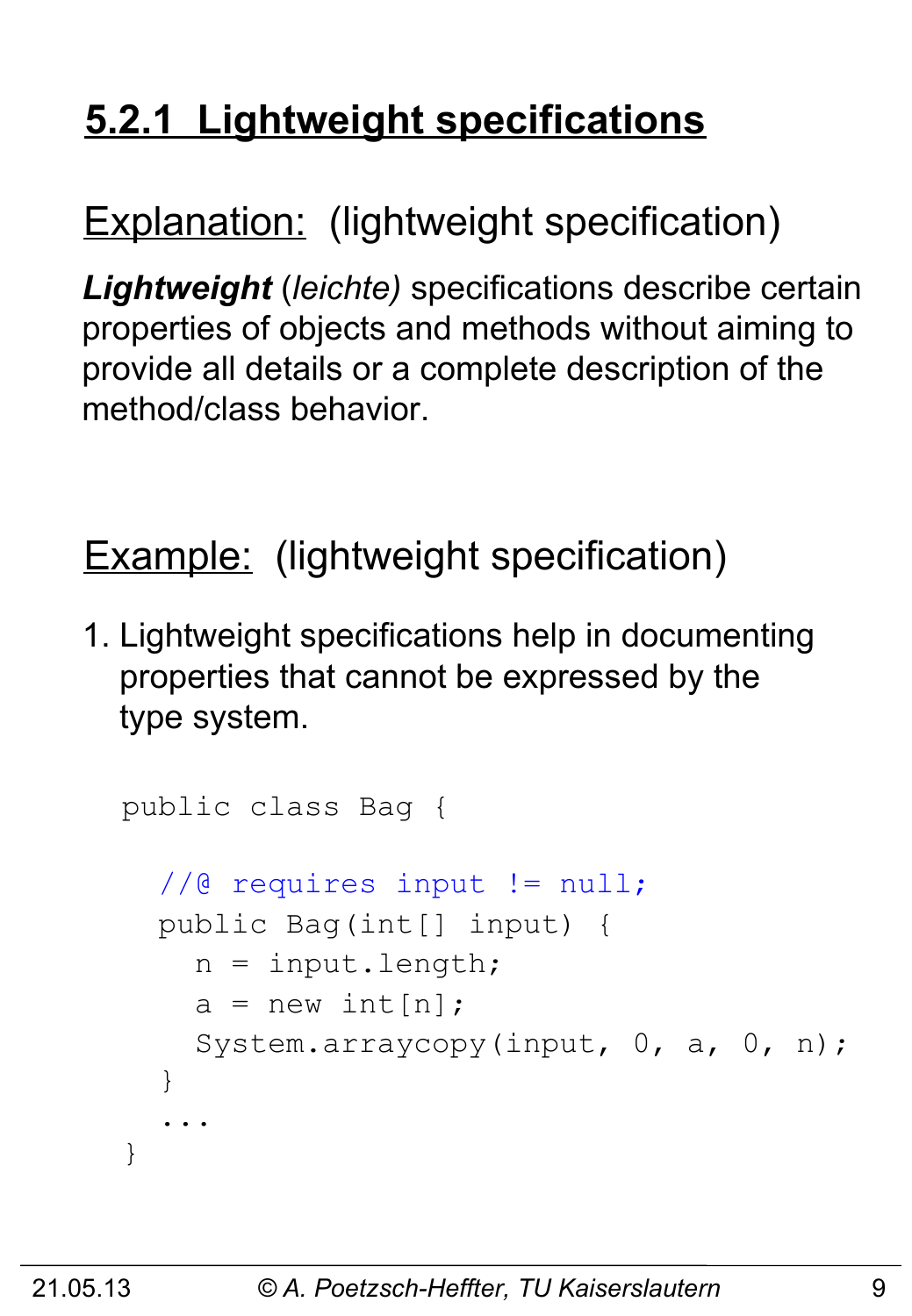2. Lightweight specifications can be used for annotating private program elements. This can increase readability and checkability of programs:

```
public final
class String implements ... {
     /** Used for character storage */
     //@ private invariant value != null ;
     private char value[];
    /** First index of the storage used */ //@ private invariant offset >= 0
     private int offset;
     /** Number of characters in String */
    //@ private invariant count >= 0;
     private int count;
     /*@ private invariant 
       @ offset + count <= value.length ;
      A + A ...
}
```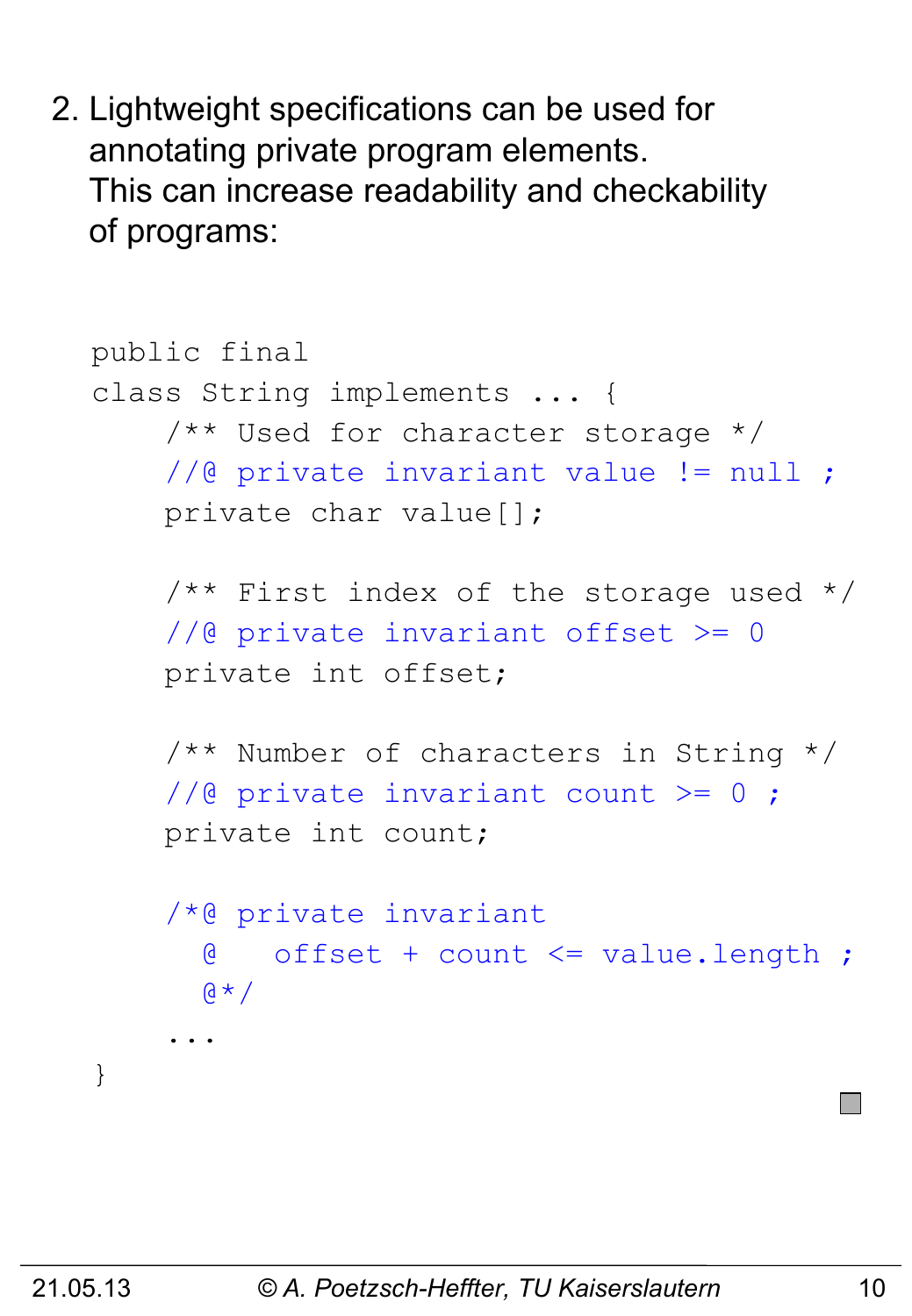# **5.2.2 Direct specifications of objects**

#### Assumptions:

- Specification only depends on the state of one object.
- Relevant attributes are visible to users.
- Methods only modify the target object of the invocation.
- No subtyping, no inheritance.

Specify:

- the possible states of an object X by invariants formulated over the attribute values of X;
- the method behavior by describing
	- $\rightarrow$  the result value
	- $\rightarrow$  the modification of the attribute values
- environmental properties by guaranteeing that attribute values of other objects are not modified.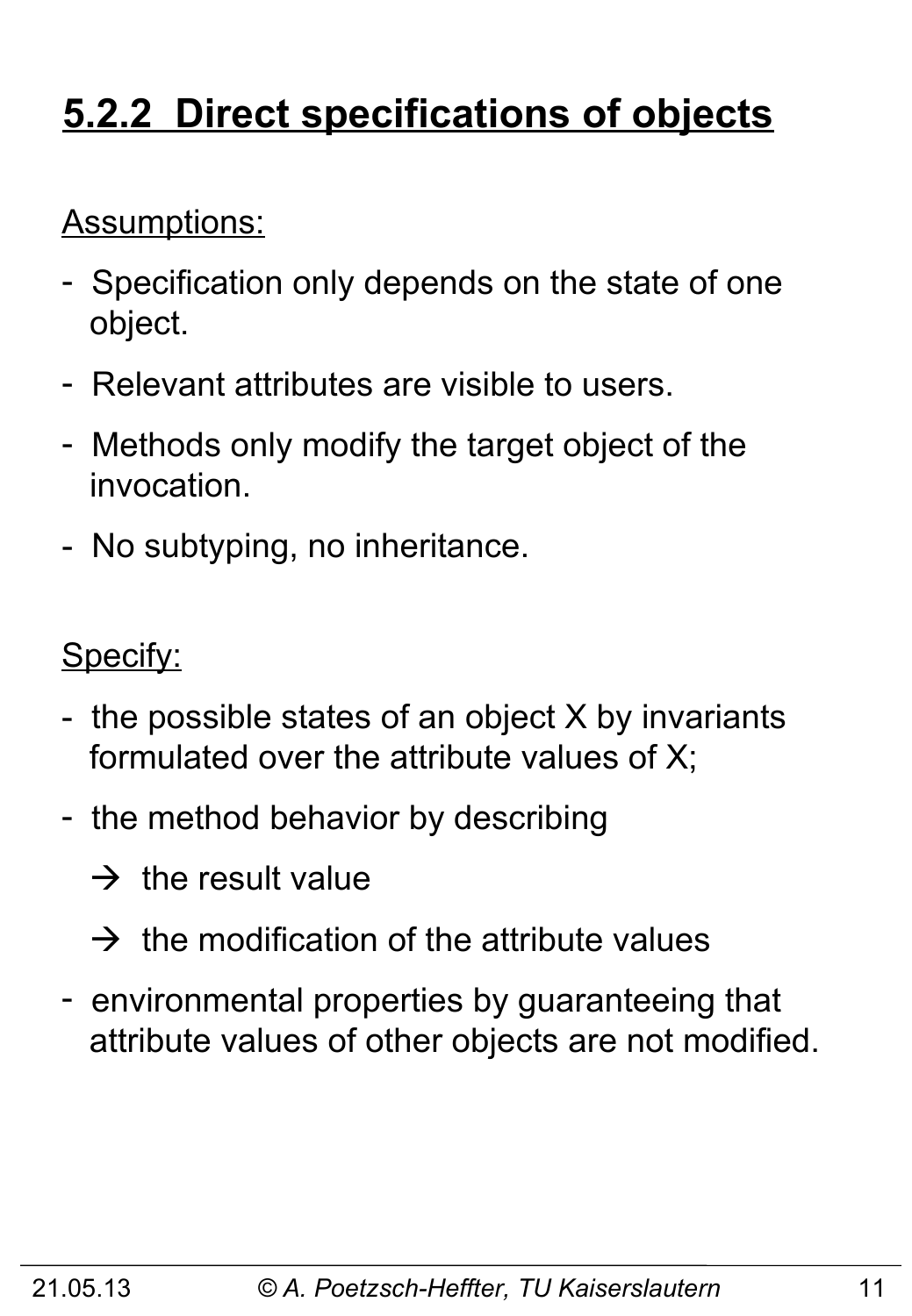Specification techniques are explained along with the following running example:

```
public class Point {
   /** Koordinaten */
  /*@ spec public @*/ private float x, y;
   private float dist;
 ...
}
```
#### **Invariants**

Invariants specify range constraints of attributes and relations between attribute values:

```
Example: (Invariants)
 public class Point {
  ...
    //@ public invariant x \ge 0.0 && y \ge 0.0;
     /*@ private invariant 
      \phi dist == Math.sqrt(x*x+y*y) ;
      \alpha \star / ...
  }
```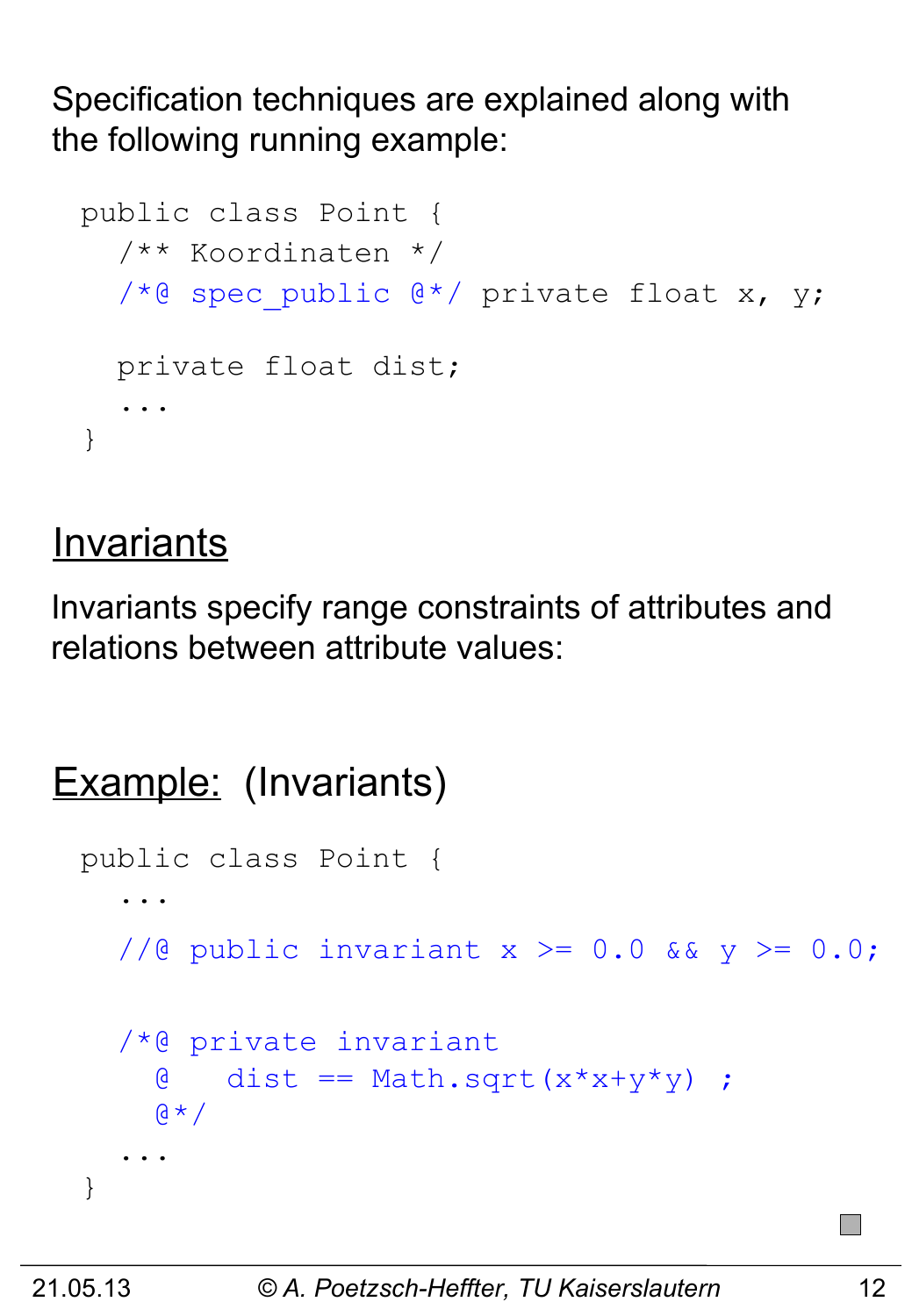#### Meaning:

Invariants have to hold:

- in the initial state of the program
- in pre- and poststates of methods for all allocated objects (notice: the set of allocated objects may be different in pre- and poststate)
- in prestates of constructors for all allocated objects except for the newly created one; in poststates for all allocated objects

### Behavior of constructors and methods:

Constructors have to establish the invariants. Methods must maintain the invariants.

The precondition for their application as well as the caused changes and the result are specified by *requires* and *ensures clauses.* 

A complete specification should address exceptional behavior as well.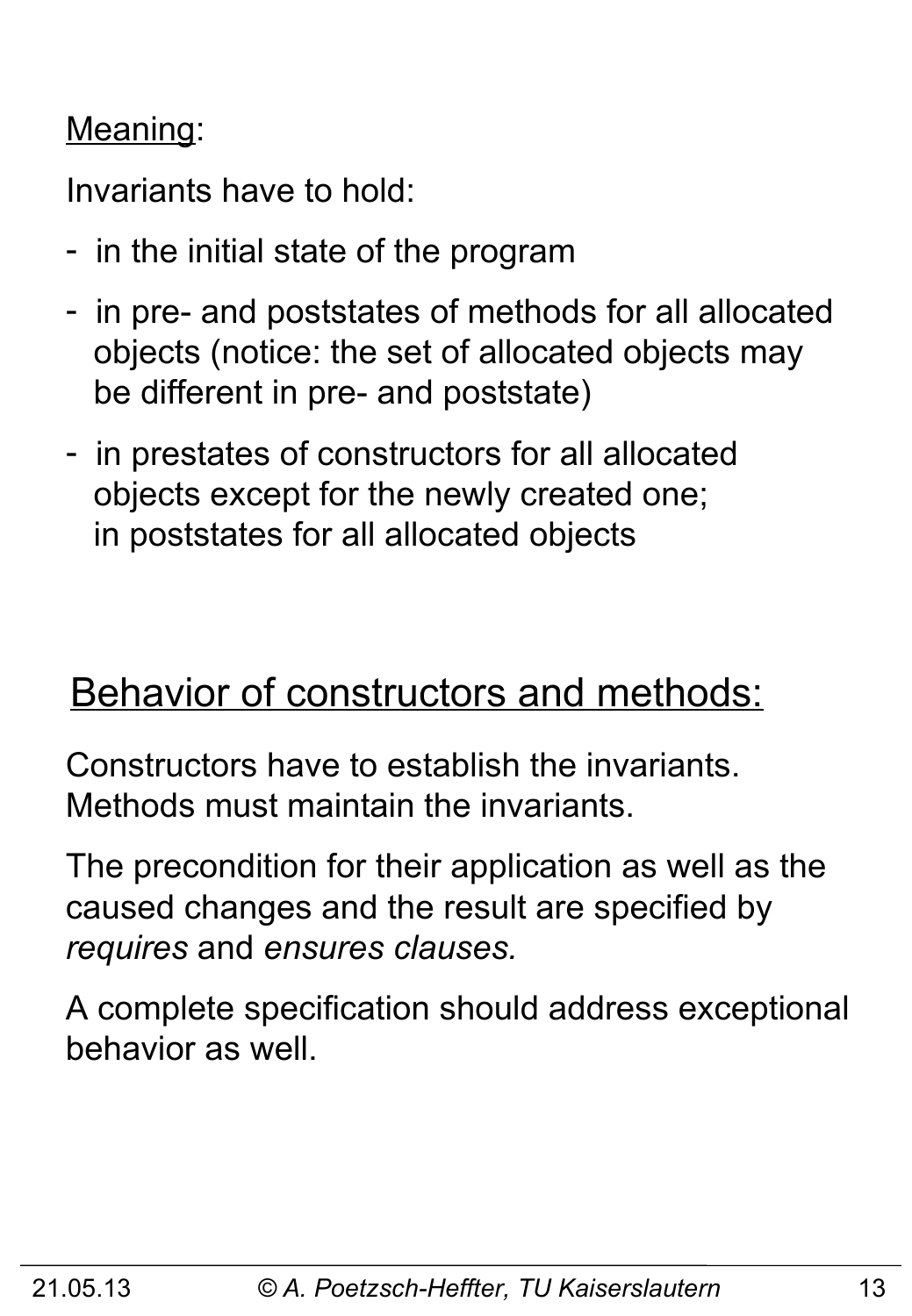### Example: (Constructor/method specs.)

```
public class Point {
 ... 
   /** Creation of a Point */
   /*@ public normal_behavior
    \alpha requires x >= 0.0 && y >= 0.0;
    \theta ensures this.x == x && this.y == y;
     @ also
     @ public exceptional_behavior
     @ requires x < 0.0 || y < 0.0 ;
     @ signals (IllegalArgumentException)
    A * A public Point ( float x, float y ) { ... }
   /*@ public normal_behavior
     @ ensures \result == this.x ;
    \alpha \star / public float getX() { ... }
   /** distance from origin */
   /*@ public normal_behavior
    \theta ensures \result == Math.sqrt(x*x+y*y);
    \mathfrak{g} \star / public float distance() { ... }
```

```
...
```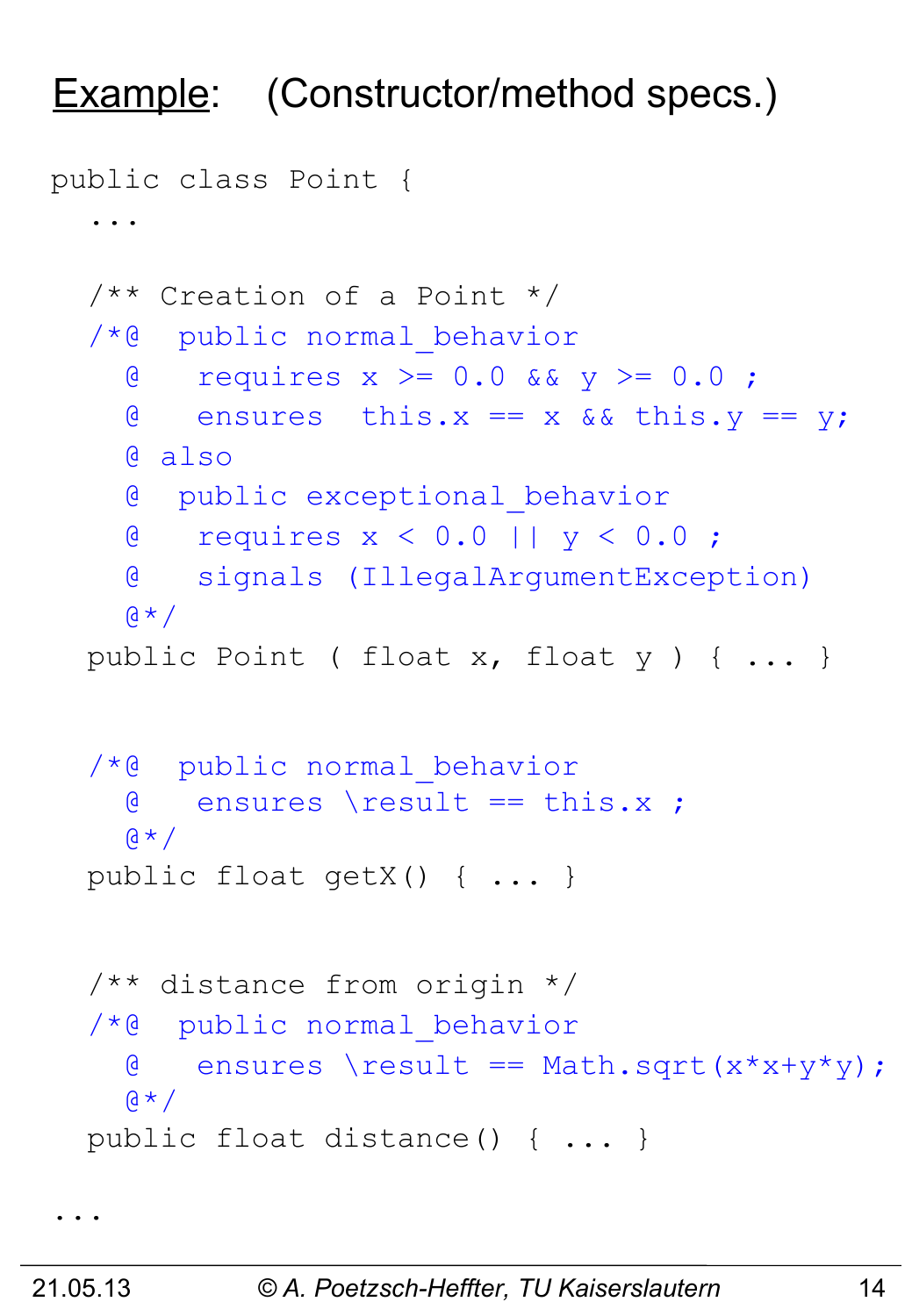```
 /** move this Point */
 /*@ public normal_behavior
  \theta requires x+dx >= 0.0 && y+dy >= 0.0;
  \theta ensures x == \old(x) + dx& \& \& \& \& \& \end{bmatrix} = \begin{bmatrix} 0 \end{bmatrix} \begin{bmatrix} 0 \end{bmatrix} + dy ; @ also
   @ public exceptional_behavior
   @ requires x+dx < 0.0 || y+dy < 0.0 ;
   @ signals (IllegalArgumentException)
  Q \star / public void move( float dx, float dy ){ ...}
```
# Remark:

}

...

- The specification above does not give a complete account of what is modified, i.e., it is incomplete (e.g. w.r.t. attribute dist and method move).
- It does not specify what is left unchanged.
- It has no implementation that satisfies the JML specification (see below).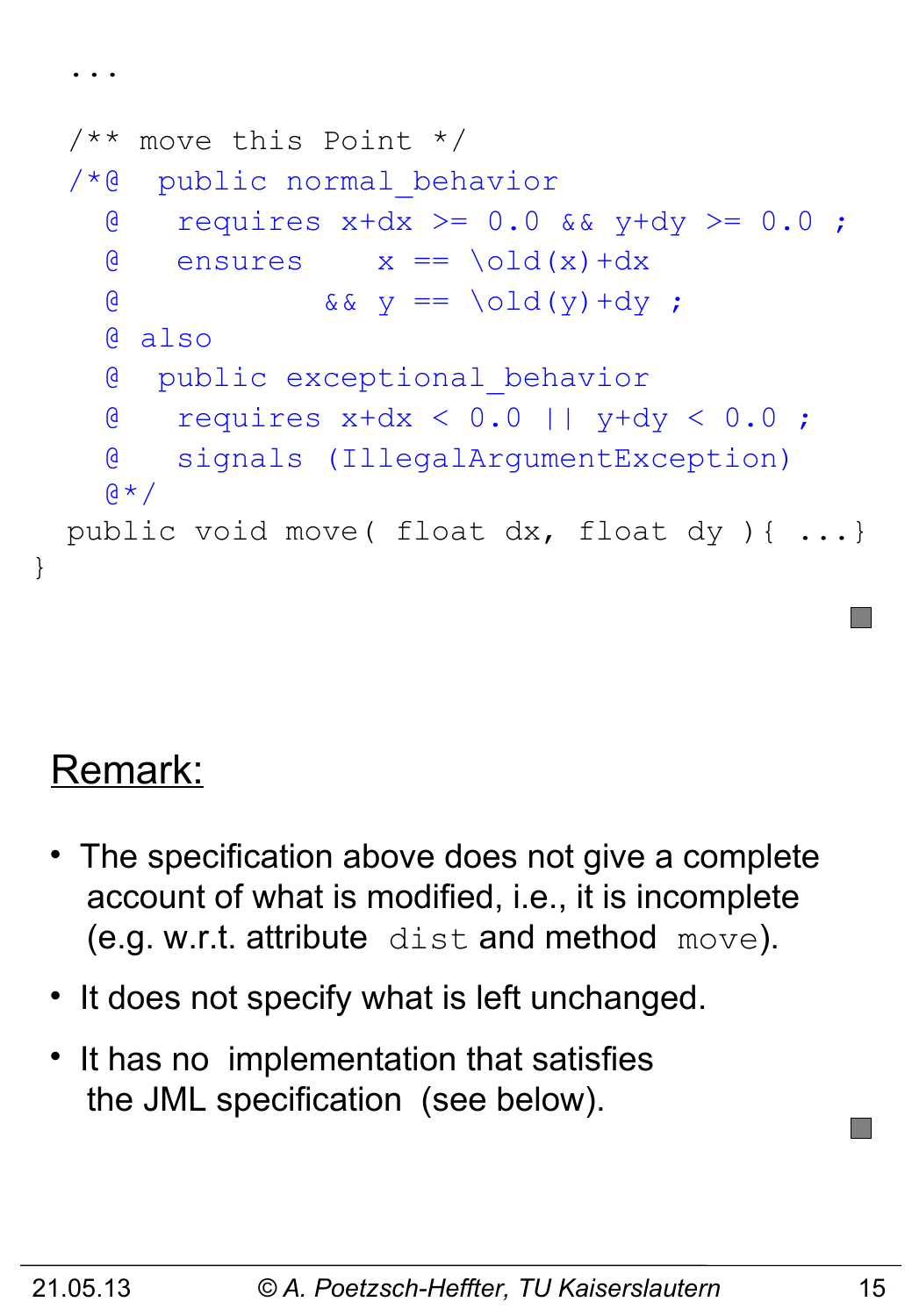# Specification of frame properties:

*Frame specifications* list the variables to which a method may assign values. This way, they specify which variables remain unchanged.

Reason for this indirect description technique:

- The number of assignable variables is smaller.
- Frame specification should as well apply to variables that are not visible or known at a method declaration.

Properties that do not *depend* on assignable variables remain unchanged. Such properties of the environment of a method execution are called *frame properties*.

Specification construct:

#### *Modifies/assignable clause* (*Veränderungsklausel*):

assignable <list of conditional variable expressions>

(The keyword  $\text{modifies}$  is also used.)

#### Example: (Assignable clause)

assignable x, this.a, p.a.b

assignable x, this.a if(this==p)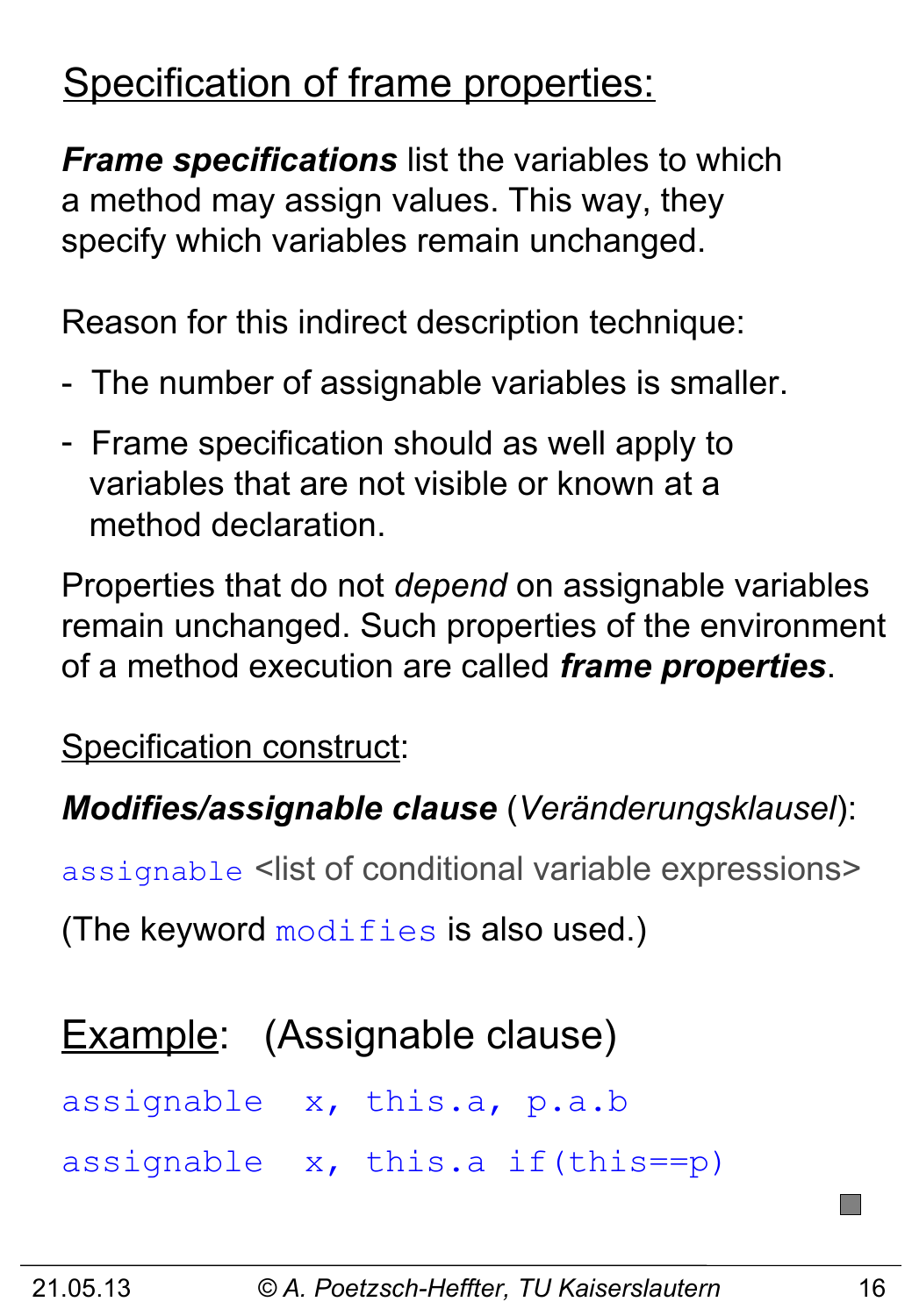Meaning:

Methods and constructors may only assign to instance and class variables that

- are listed in the assignable clause such that the given condition (if any) is satisfied in the prestate or
- are allocated during execution of constructor or method.

If no assignable clause is given, the meaning is the same as with an empty variable list.

#### Example:

```
public class Point {
 ... 
   /*@ public normal_behavior
    \alpha requires x \ge 0.0 & & y \ge 0.0;
     @ assignable this.x, this.y ;
    \theta ensures this.x == x && this.y == y;
     @ also
     @ private normal_behavior
     @ requires x >= 0.0 && y >= 0.0 ;
     @ assignable dist ;
     @ also 
     @ public exceptional_behavior
     @ requires x < 0.0 || y < 0.0 ;
     @ signals (IllegalArgumentException)
    \alpha \star / public Point ( float x, float y ) { ...}
```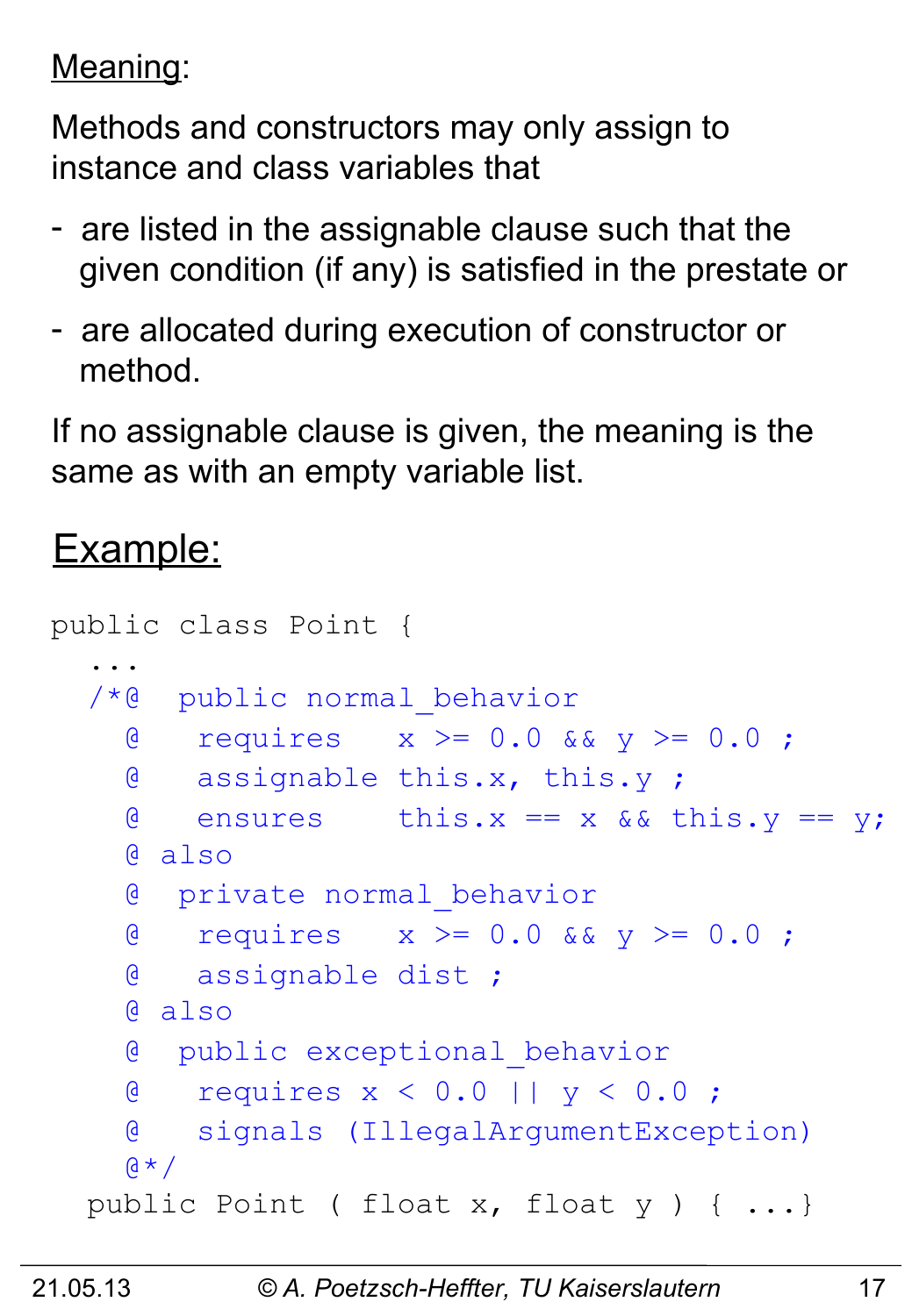```
 ... 
   /*@ public normal_behavior
     \theta ensures \result == this.x ;
    \mathfrak{g} \star / public float getX() { ... }
 ...
   /*@ public normal_behavior
     \alpha requires x+dx >= 0.0 && y+dy >= 0.0;
      @ assignable x, y ;
     \theta ensures x == \text{old}(x) + dx& \& \& \& \& \end{bmatrix} = \begin{bmatrix} 0 \end{bmatrix} \begin{bmatrix} 0 \end{bmatrix} + dy; @ also
      @ private normal_behavior
    \theta requires x+dx \ge 0.0 && y+dy >= 0.0;
      @ assignable dist ;
      @ also
      @ public exceptional_behavior
     @ requires x+dx < 0.0 || y+dy < 0.0 ;
      @ signals (IllegalArgumentException)
    \mathfrak{g} \star / public void move( float dx, float dy ){ ...}
```
### Remark:

}

Private assignable clauses can be used for internal checks.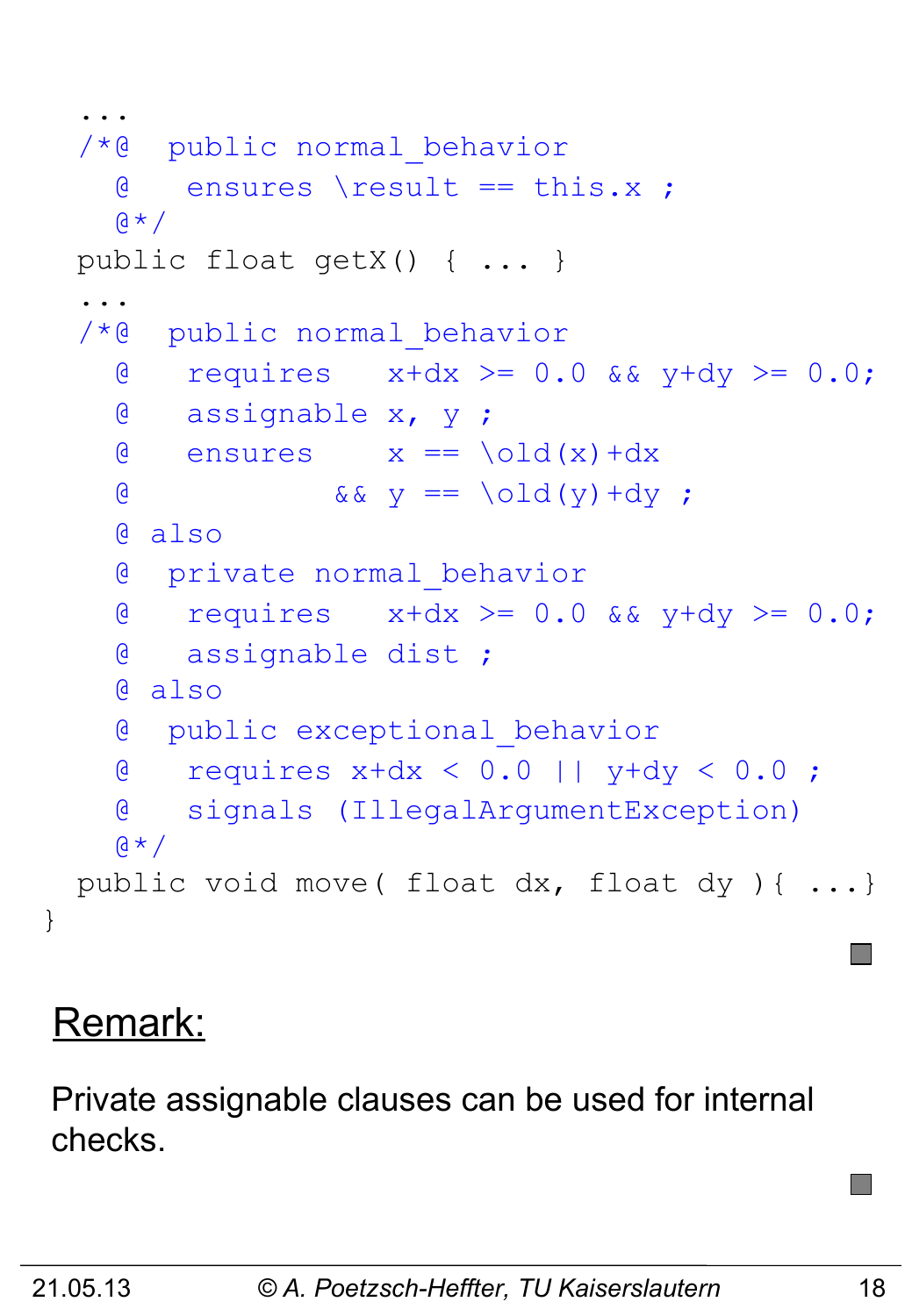# **5.2.3 Specification with abstraction**

Specification frameworks should provide the possibility to express properties *without referring to the implementation*.

Implementation-independent properties can be expressed by referring to a *model* of the system.

We consider *abstract/model* variables. They are for example needed, if

- concrete attributes are not declared (interfaces) or
- access rules do not allow to refer to concrete attributes in specifications (e.g. private attributes)
- implementation independency should be achieved, e.g. to support modifications in implementations.

#### Syntax in JML:

*Abstract/model variables/attributes* are declared in JML like concrete attributes prefixed with the keyword model as modifier.

In JML, model variables are of a Java-type.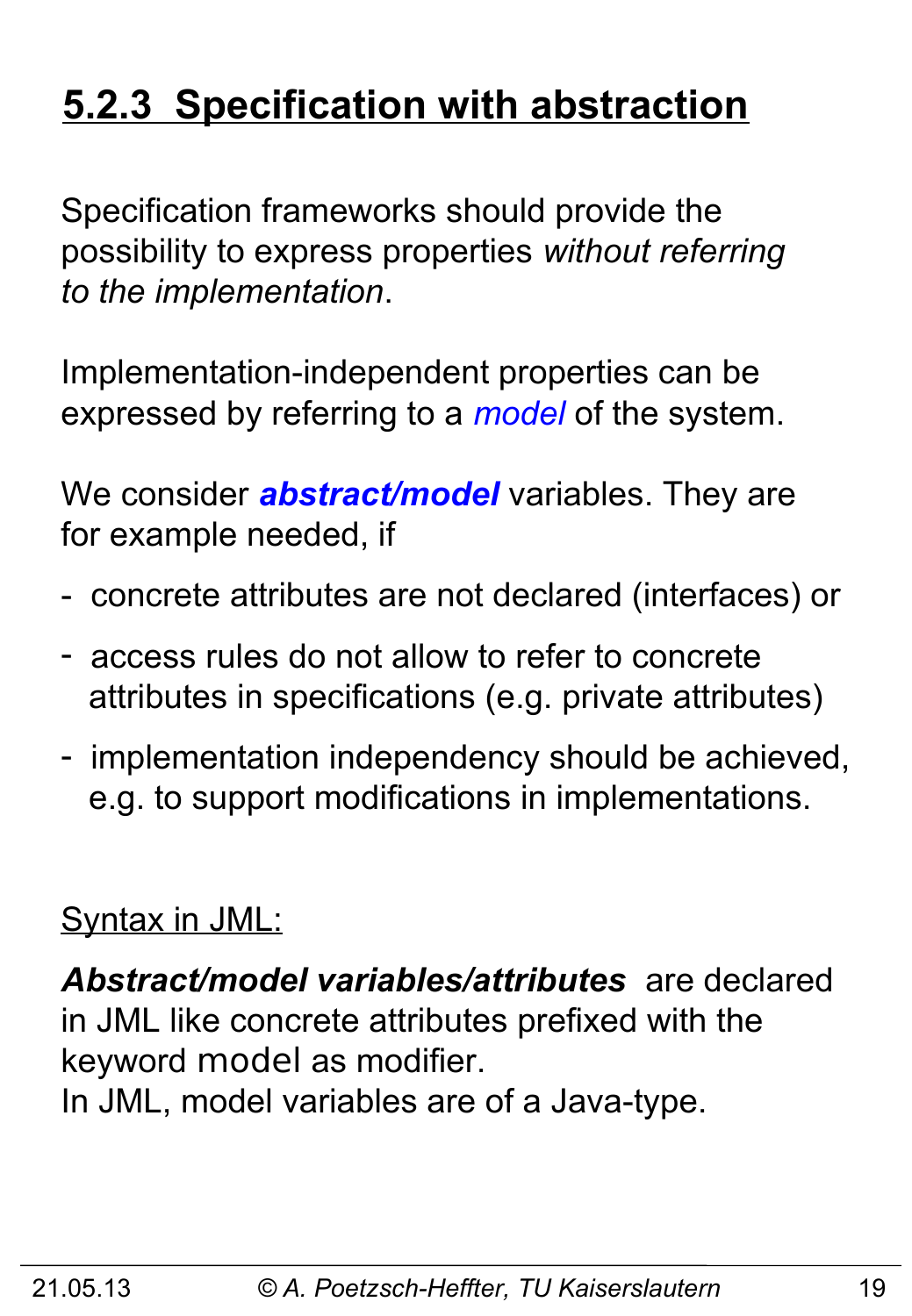#### Example: (Model attributes)

```
public class Point {
   /** Koordinaten */
  //@ public model float x, y;
   //@ public invariant x>=0.0 && y>=0.0;
   private double dist, angle ;
  /*@ private invariant dist >= 0.0 @ && 0.0<=angle && angle<=Math.PI/2;
    \alpha \star ///@ private depends x <- dist, angle ;
  //@ private depends y <- dist, angle ;
   /*@ private represents x 
     @ <- Math.cos(angle)*dist ; 
    a * / /*@ private represents y
     @ <- Math.sin(angle)*dist ; 
    a \star / ...
}
```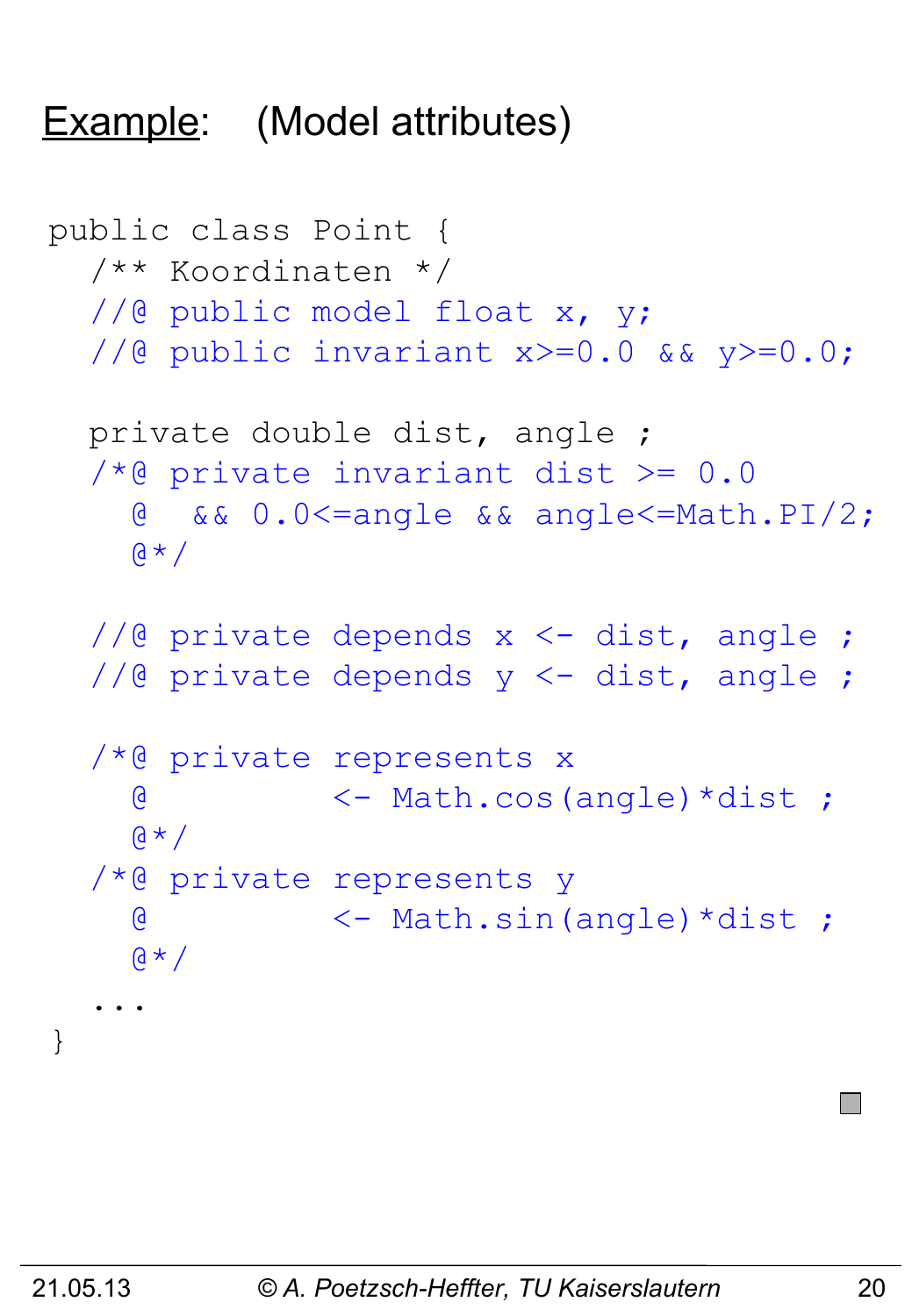Meaning:

Model attributes *can depend* on concrete attributes or other model attributes.

The dependency has to be specified in a *depends clause* (*Abhängigkeitsklausel*)*.*

The value of a model attribute may only depend on the values of attributes for which a dependency is declared.

A *representation clause* (*Repräsentationsklausel)* may define how the abstract value is computed. It links abstract specification and implementation.

#### Remark:

- Abstract descriptions are a fundamental issue in specification and a prerequisite for scalability.
- If specification A is more abstract than B, we also say that B *refines* or *specializes* A (is a *refinement/specialization* of A).
- Different kinds of abstraction:
	- w.r.t. level of implementation detail and non-determinism (vs. *refinement*)
	- w.r.t. provided functionality (vs. *specialization*)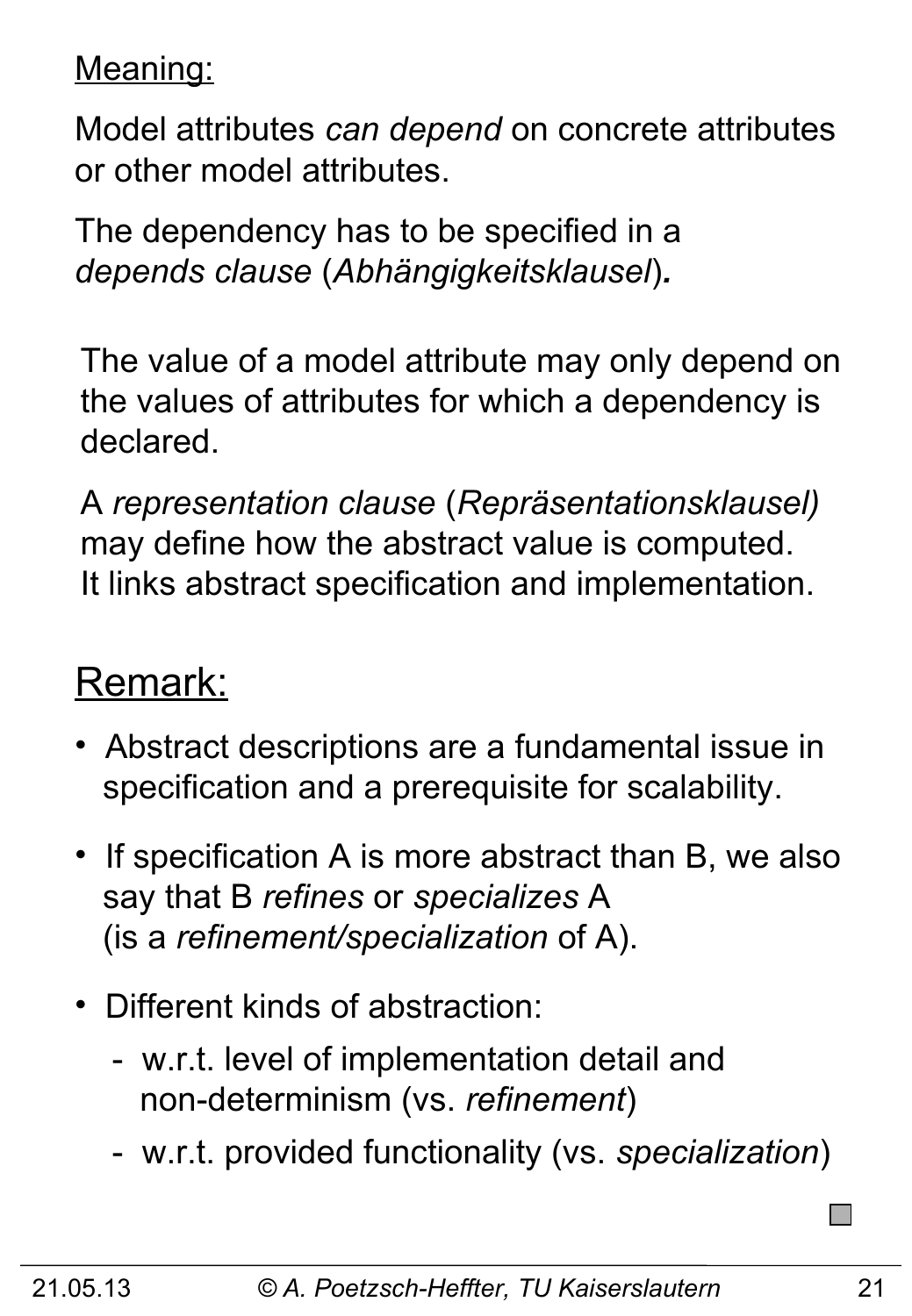#### Model attributes and frame properties:

If a model attribute *a* appears in the assignable clause of method *m, m* may assign to all attributes on which *a* depends.

Example: (Assignable model attributes) The constructor Point may modify *dist* and *angle*:

```
public class Point {
 ... 
   /*@ public normal_behavior
     @ requires x >= 0.0 && y >= 0.0 ;
     @ assignable this.x, this.y ;
    \theta ensures this.x == x && this.y == y;
     @ also 
     @ public exceptional_behavior
     @ requires x < 0.0 || y < 0.0 ;
     @ signals (IllegalArgumentException)
    \alpha \star / public Point ( float x, float y ) { ...}
   /*@ public normal_behavior
     @ ensures \result == this.x ;
    \alpha \star /public float getX() { ... }
   ...
```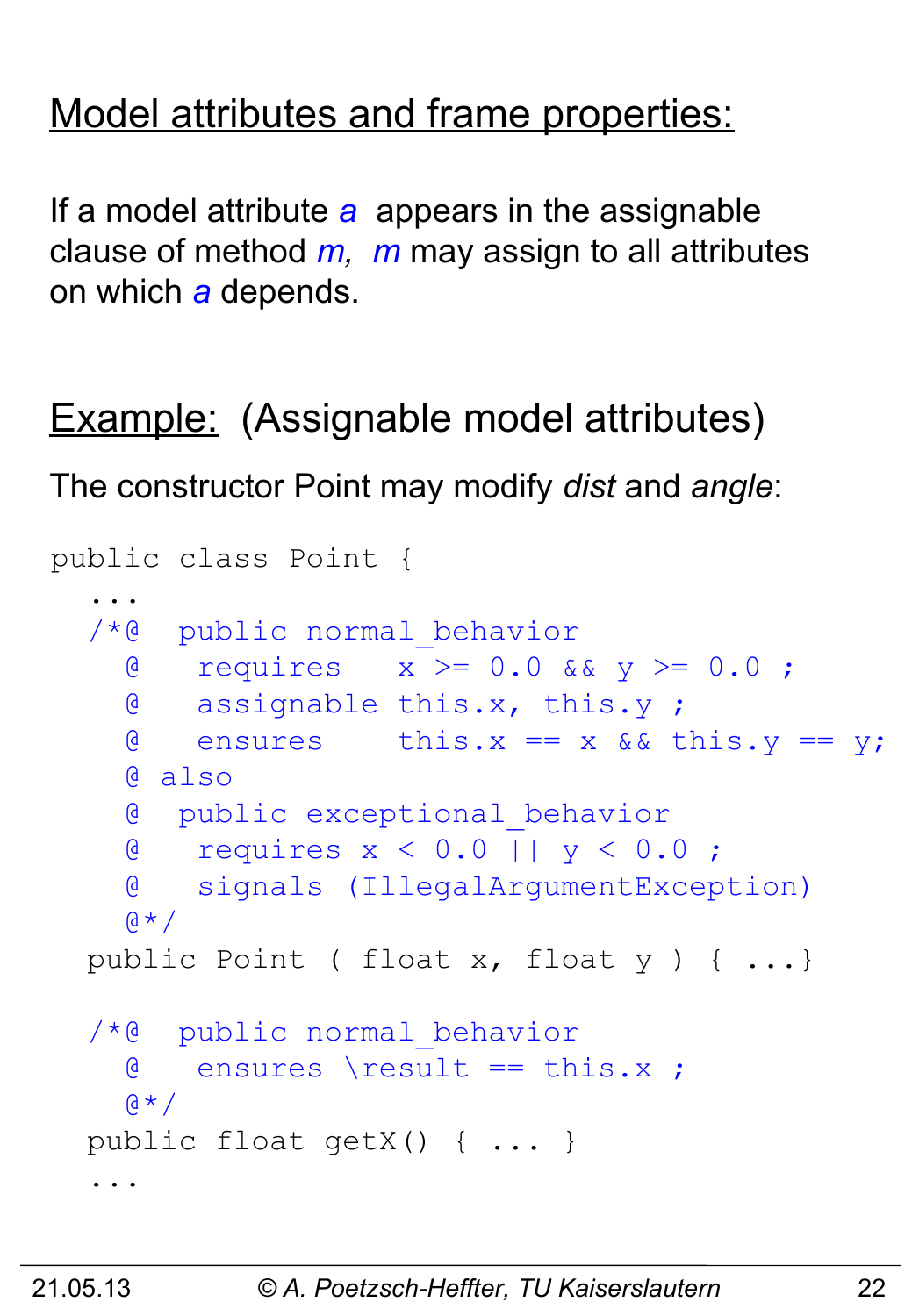

#### Remark:

- The specification that *dist* may be modified is not necessary, because *x* and *y* depend on *dist*.
- Requiring equality within the ensures clause is problematic if floats are involved.

The following example demonstrates an abstract specification of a type UnboundedStack for which no attributes are declared.

The specification is based on a side-effect free type JMLObjectSequence that is predefined in JML:

 *"Most specifications need existing knowledge!"*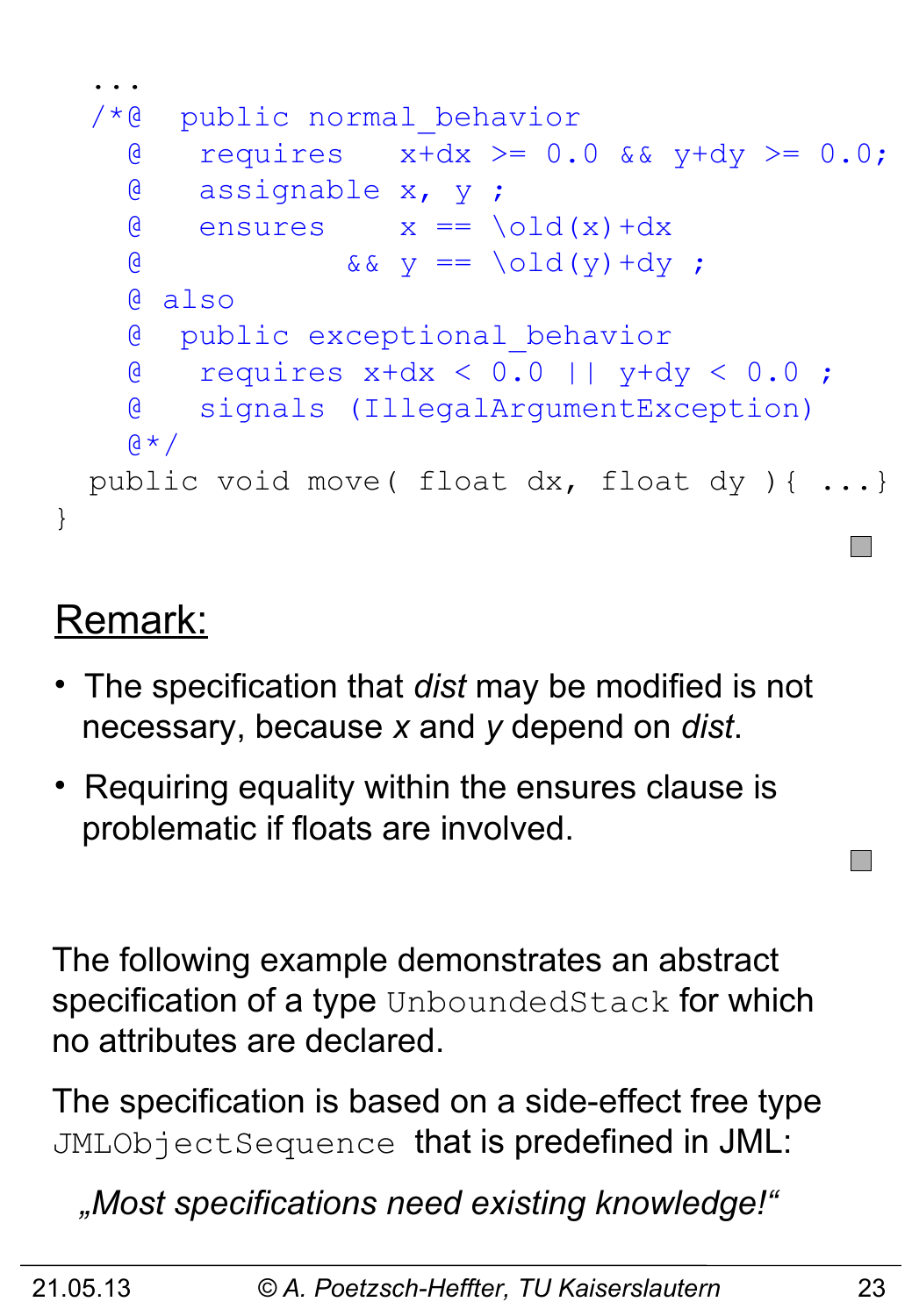# **Example:** (Specifying types that have no concrete attributes)

```
package org.jmlspecs.models;
public /*@ pure @*/ class JMLObjectSequence
     implements JMLCollection
{
     public /*@ pure @*/ 
     boolean equals(Object obj) { ... } 
     public /*@ pure @*/ 
     boolean isEmpty() { ... }
     public /*@ pure @*/ 
     Object first() 
        throws JMLSequenceException { ... }
     public /*@ pure @*/ 
    /*@ non null @*/ JMLObjectSequence
   insertFront(Object item) 
            throws IllegalStateException { ... }
     ...
}
```
*Pure* methods must not have side-effects (assignable \nothing).

*Pure* constructors may only modify the attributes of the created object.

Class- and interface types are *pure*, if they only contain pure methods and constructors.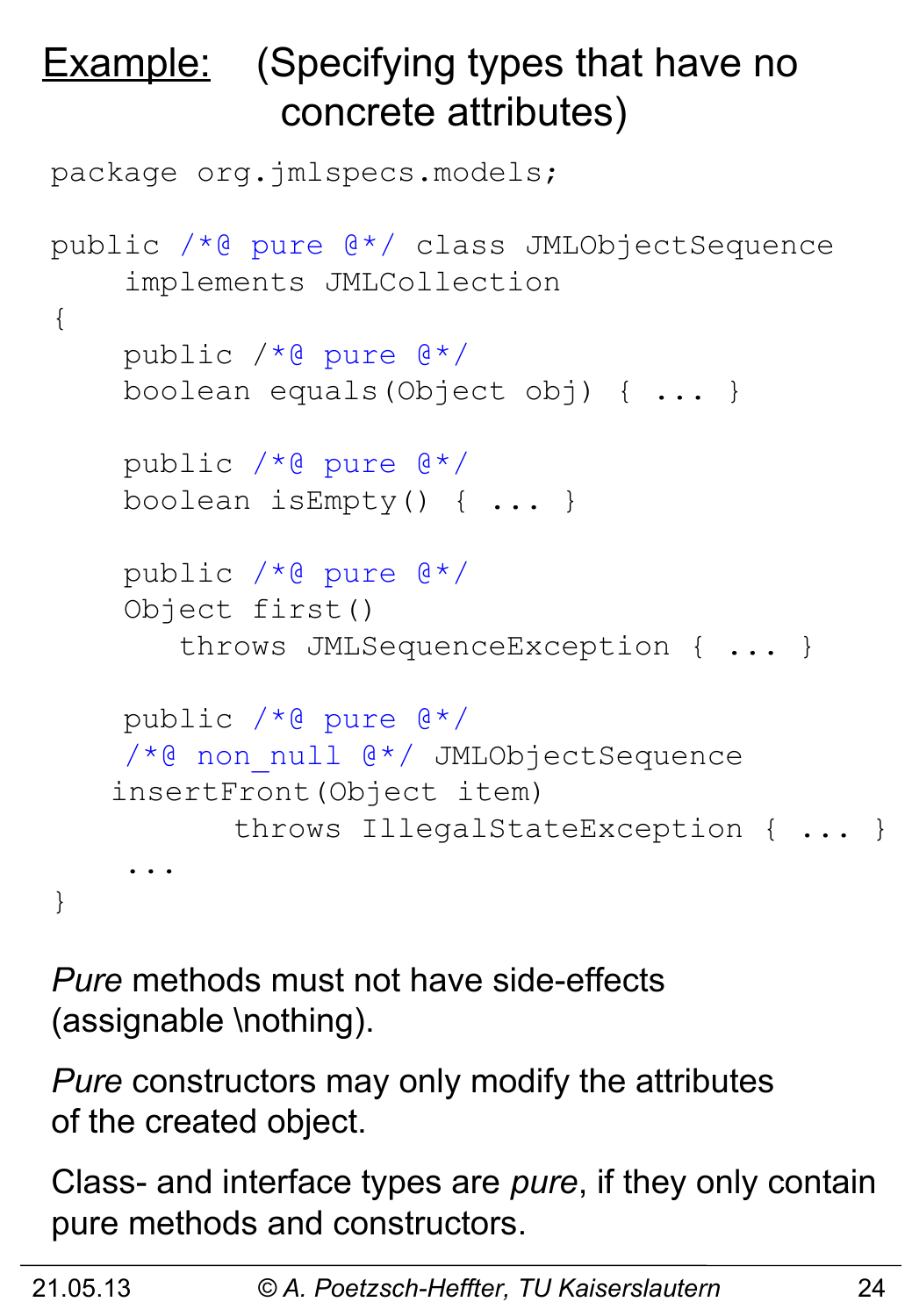```
//@ model import org.jmlspecs.models.*;
```

```
public abstract class UnboundedStack {
 /*@ public model JMLObjectSequence theStack
    @ initially theStack != null 
    @ && theStack.isEmpty();
   \mathbf{a} \star \mathbf{b} //@ public invariant theStack != null;
 /*@ public normal_behavior
    @ requires !theStack.isEmpty();
    @ assignable theStack;
    @ ensures theStack.equals(
                    \old(theStack.trailer()));
   \mathfrak{g} \star /public abstract void pop( );
 /*@ public normal_behavior
    @ assignable theStack;
    @ ensures theStack.equals(
                 \old(theStack.insertFront(x)));
   \mathbf{a} \star \mathbf{b} public abstract void push(Object x);
 /*@ public normal_behavior
    @ requires !theStack.isEmpty();
    @ ensures \result == theStack.first();
   (4 \times 1) public abstract Object top( );
}
```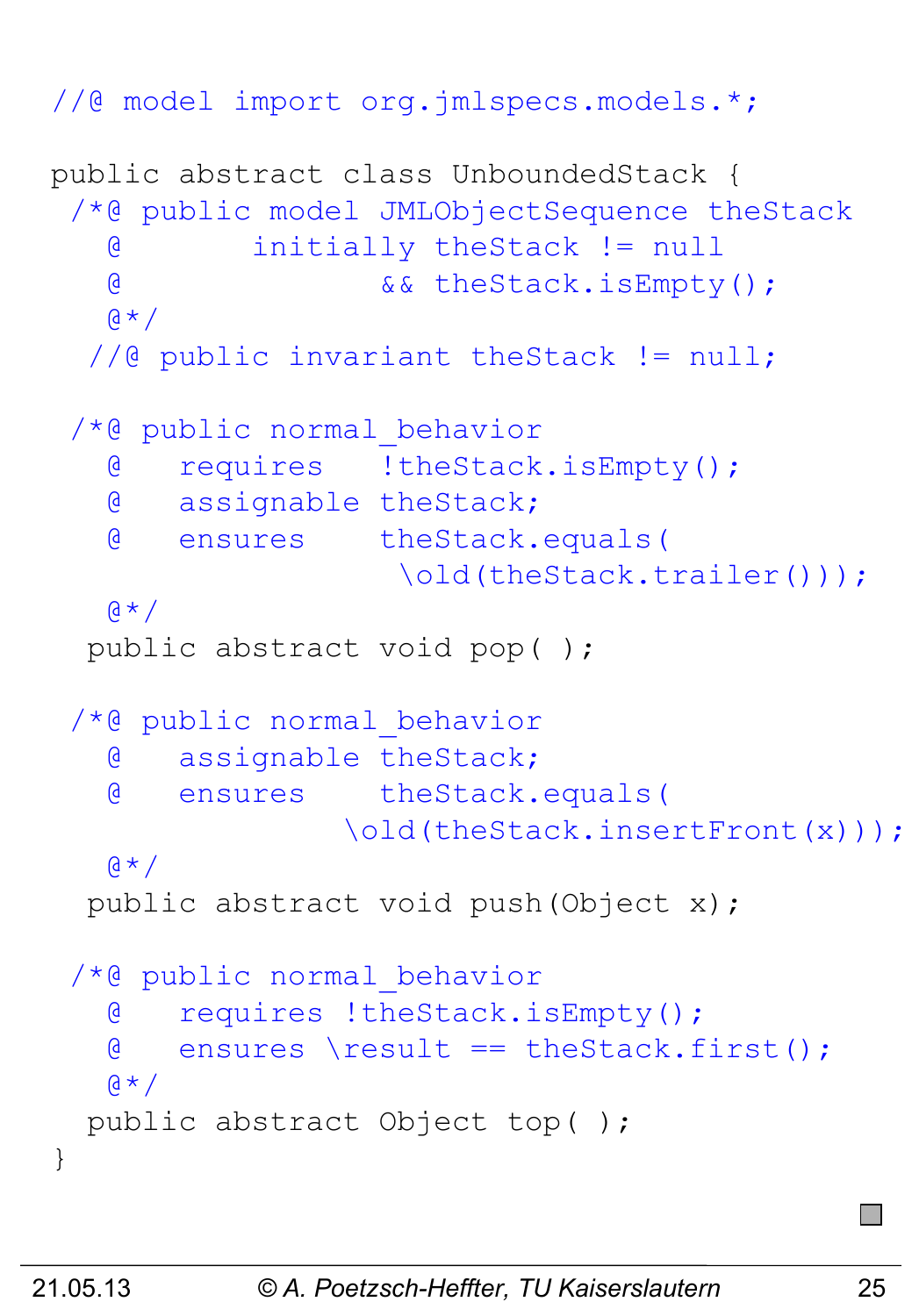### Summarizing remarks:

- Specifications can build on implementation parts. They can be used for documentation and checking code.
- Specification techniques can support implementation independent formulations:
	- Enables to exchange implementation without change of specification
	- Allows design contract prior to implementation
	- Needs other types to express properties.
- Well-understood specification techniques for object-based programs:
	- class invariant
	- requires/ensures specifications
	- modifies clauses: Specify what is not modified by describing what is allowed to be modified

Are these techniques applicable and sufficient to master all aspects of object-oriented programs?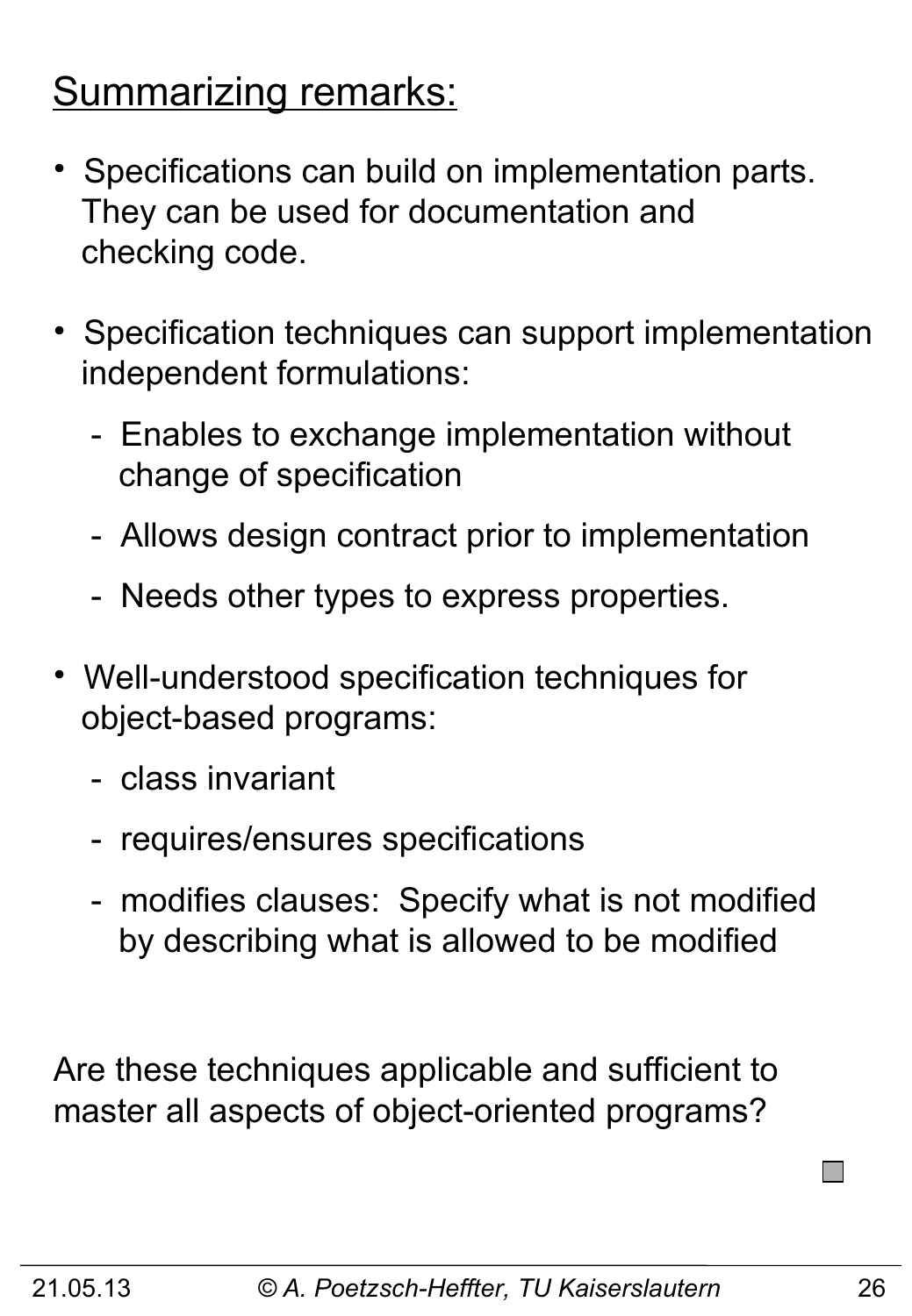# **5.3 Behavioral Subtyping**

Subtyping of programming languages enforces that

- no type errors occur, and
- there is a method implementation for each method invocation.

It does not guarantee that subtype objects **behave** like supertype objects.

Example: (no specialization)

D-objects do not behave similar to C-objects:

```
class C {
   int a;
   int getA(){ return a; } 
   void incr() { a++; } 
}
class D extends C {
  int getA(){ return a+2; }
   void incr() { 
     throw new NullPointerException();
   }
}
```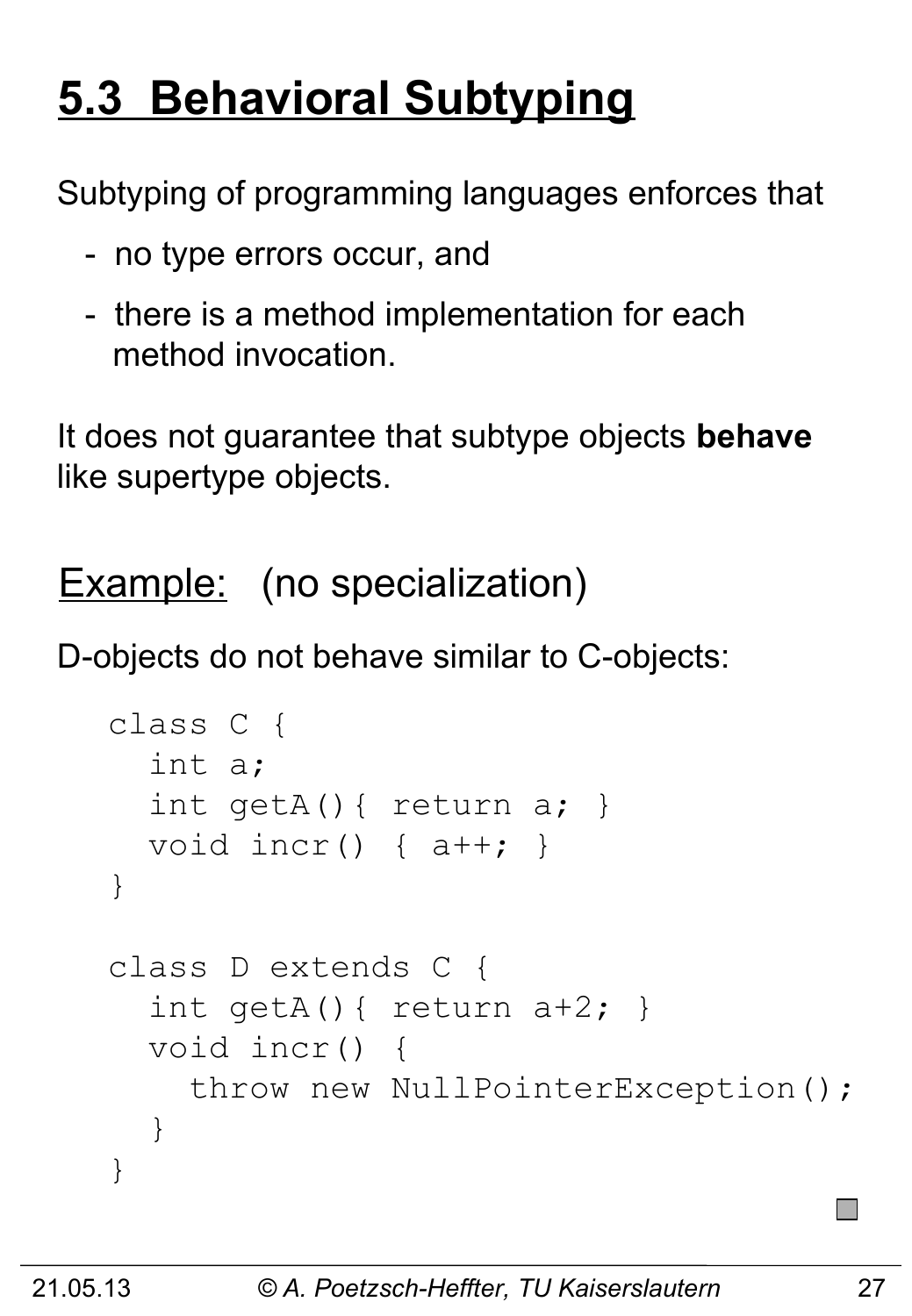### Problem:

What does it mean that

- a subtype behaves *like* the supertype or
- is a specialization of the supertype?
- In particular, how do we handle
- abstract types/classes?
- extensions of the state space?

The operational semantics provides a bad basis for defining behavioral subtyping (why?).

### Approach:

Define the behavioral subtype relation based on **specified** properties:

 $\rightarrow$  Each subtype object has to satisfy the specification of the supertype.

For pre- and post-specifications this means:

- pre[Supertype] => pre[Subtype]
- post[Subtype] => post[Supertype]

# Explanation: (Behavioral subtyping)

A subtype S is called a *behavioral* subtype of T iff S-objects behave according to the specification of T (auf Deutsch: S ist ein *konformer* Subtyp von T).

**I**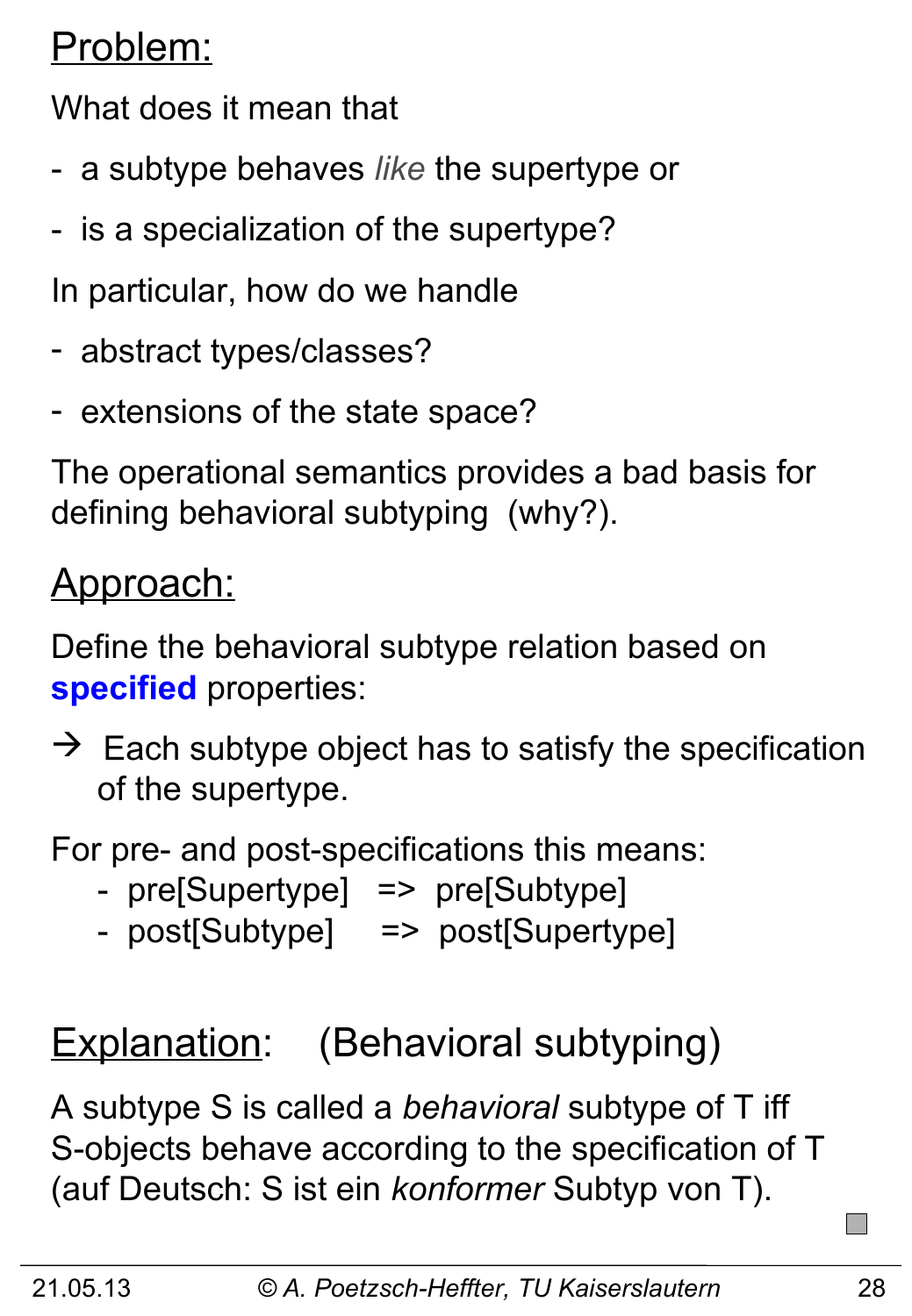#### Remark:

- Behavioral subtyping depends on the **specification**.
- Main goal is to understand the relation between sub- and supertypes.
- The described techniques should be applied to informal specifications/documentation as well.

# Kinds of Specialization:

- Refining implementation
- Refining nondeterminism
- Adding methods and extending state

#### Overview:

- Relation between specifications & implementations
- Pre-post specifications without abstract variables and without abstraction (*concrete specs*)
- Pre-post specifications with abstract variables and with abstraction (*abstract specs*)
- Treatment of invariants
- Treatment of frame properties
- Illustrating example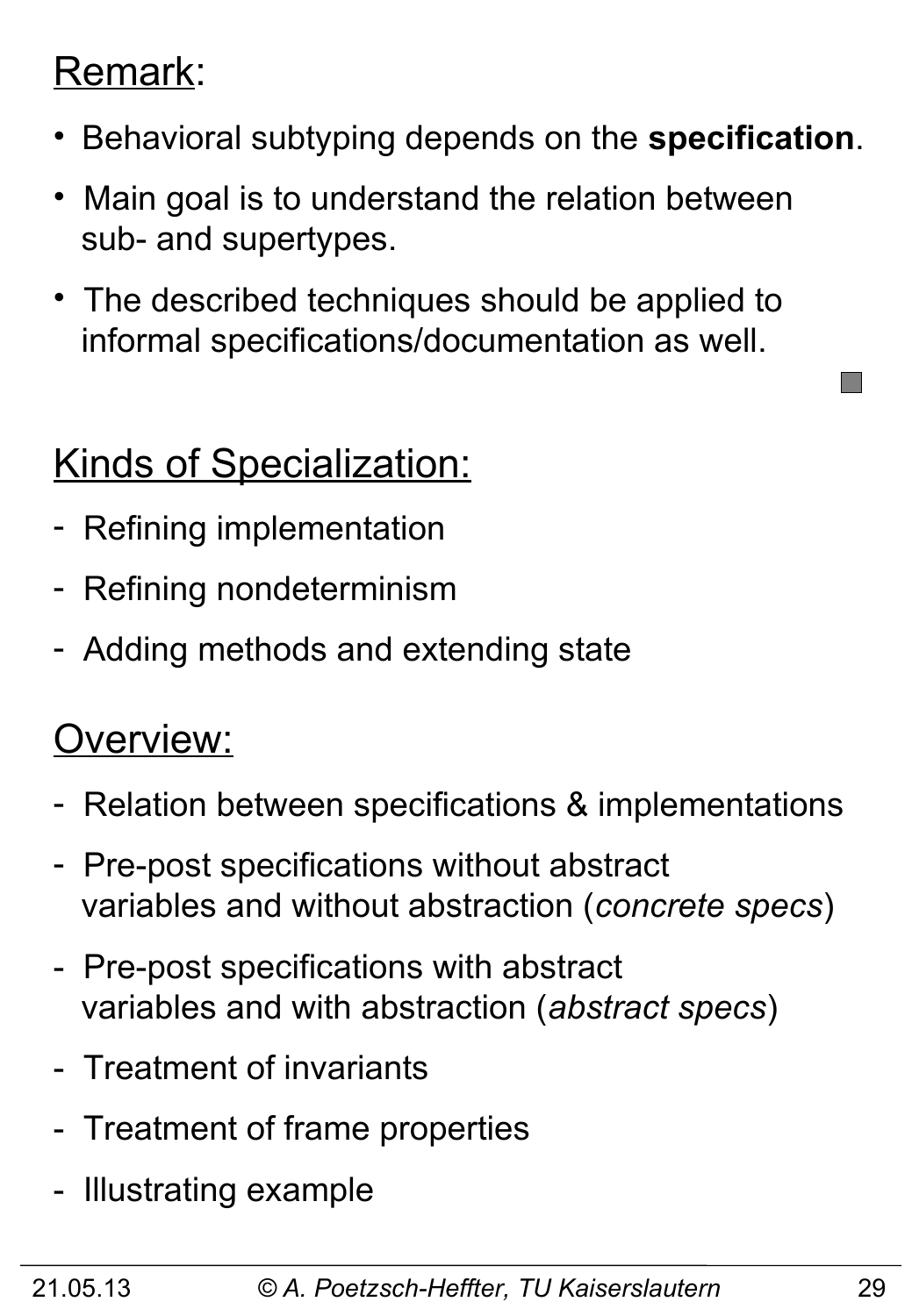# **Relation between specification & implementation**

Instead of relating an implementation of class D to the specifications of all its supertypes, we check that:

- the specification of D, spec(D), is a behavioral subtype of its direct supertype,
- the implementation of D, impl(D), satisfies spec(D).

# Illustration:

```
class C { 
   pre PMC(this,p)
   post QMC(this,p,result)
  R m ( T p ) { .../ * impl (m, C) */ }
}
class D extends C { 
   pre PMD(this,p)
   post QMD(this,p,result)
  R m ( T p ) { ... / * impl (m, D) */ }
}
```
Check:

- a)  $\{ PMD(this, p) \}$  impl(m,D)  $\{ QMD(this, p, result) \}$
- b)  $PMC(this,p) \Rightarrow PMD(this,p)$
- c) QMD(this,p,result) => QMC(this,p,result)

 $\Box$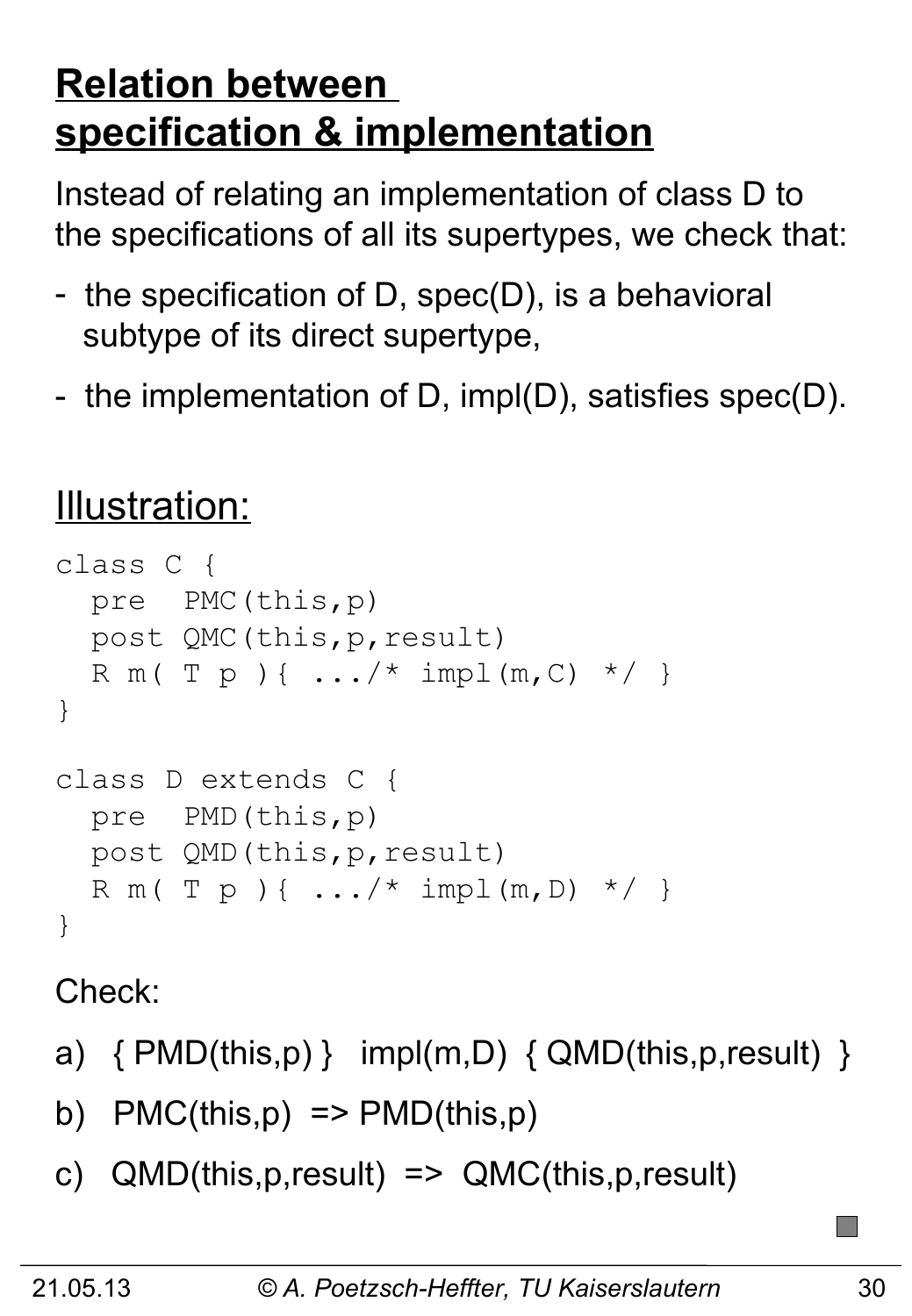# Remark:

Specification languages usually support *specification inheritance* in a form that establish (b) and (c) or refined versions of it automatically.

# Example: (Spec. inheritance in JML)

```
class C { 
  /*@ public normal_behavior
     @ requires PREMC
     @ ensures POSTMC ; @*/
R m( T p ){ ... }
}
class D extends C { 
 /*@ also
     @ public normal_behavior
    @ requires PREMD
    @ ensures POSTMD ; @*/
R m( T p ){ ... }
}
```
#### The specification of D is an abbreviation for:

```
class D extends C { // not JML 
 /*@ public normal_behavior 
    @ requires PREMC || PREMD
    @ ensures ( \old(PREMC) => POSTMC )
    @ && ( \old(PREMD) => POSTMD );
   \beta \star /R m( T p ){ ... }
}
```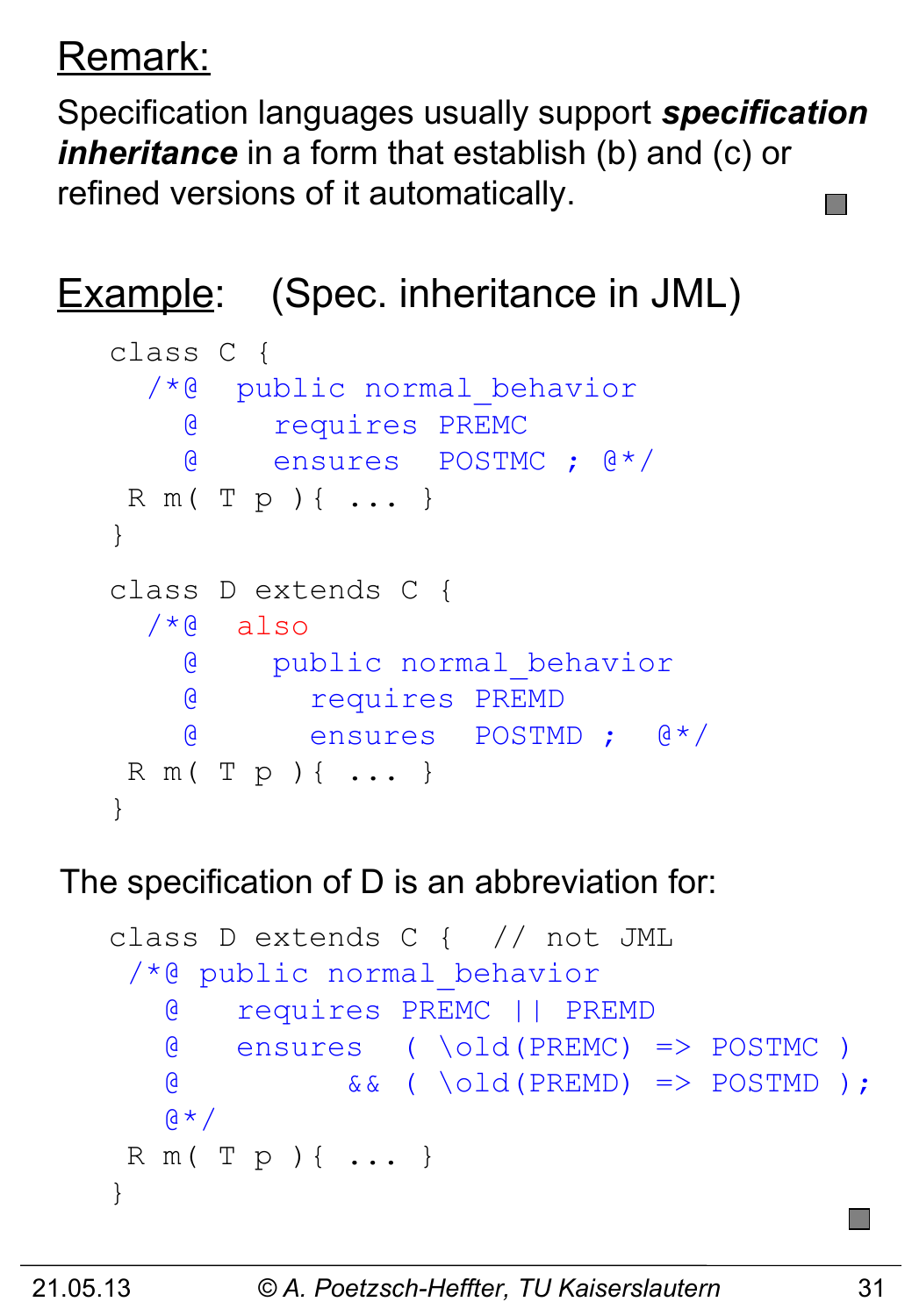# **Concrete pre-post specifications**

Pre- and postconditions of methods in supertypes are valid pre-/postconditions for subtype methods:

-> Inheritance of specification

### Subtypes without additional attributes:

Inherited method:

- Specification is inherited without change.

**Overriding method:** 

- Precondition inherited or new weaker precondition
- Postcondition inherited and possibly strengthened by additional properties

### Example:

```
class C { 
   /*@ public normal_behavior
     @ requires P ;
     @ ensures Q ;
    \alpha \star /C m(){ ... }
}
```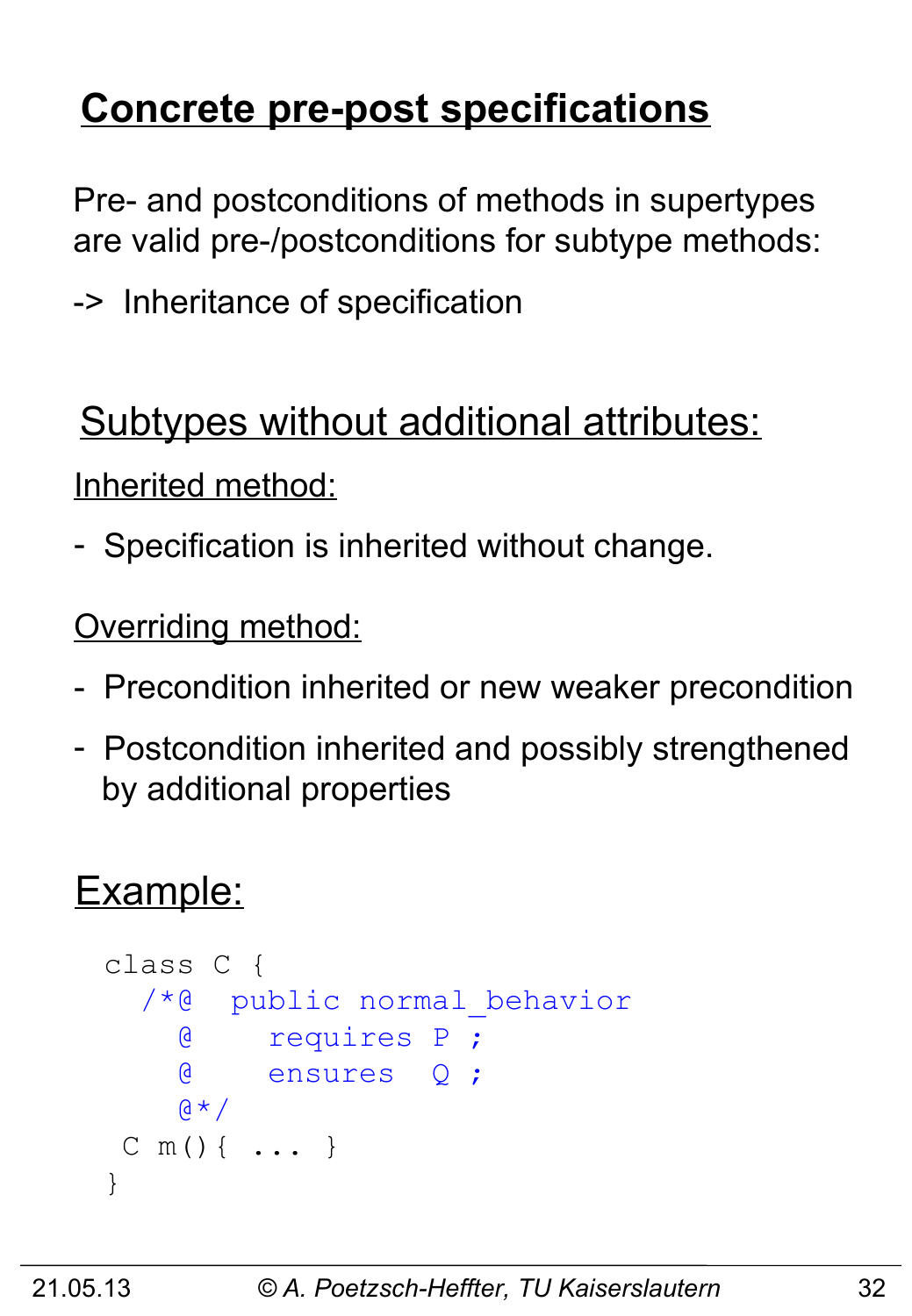```
class D extends C { 
  /*@ also
     @ public normal_behavior
     @ requires P ;
     @ ensures \result instanceof D ;
    (4 \times 1)C m(){ ... }
}
```
Additional method:

- no constraints (but see about invariants).

#### Remark:

Similar restrictions have to be applied to the specification of exceptional behavior.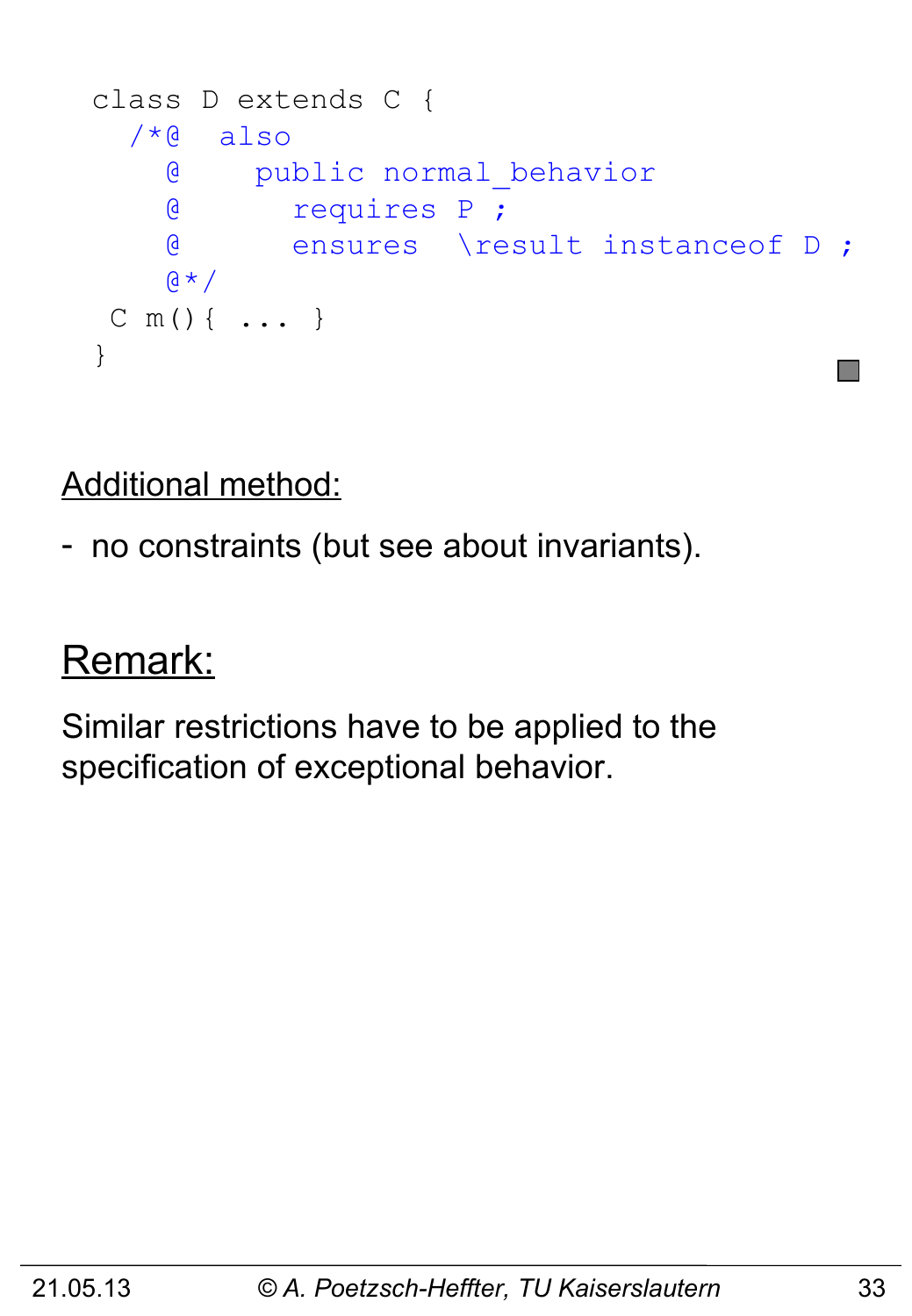### Subtypes with extended state:

If the state space is *extended* in the subtype, it can be necessary to strengthen the precondition of overriding methods w.r.t. properties concerning the additional attributes. However, this would violate:

```
 pre[Supertype] => pre[Subtype]
```
Solution:

Use abstraction with model variables.

# **Abstract pre-post-specifications**

The basic idea is to write specifications in terms of abstract states and to provide abstraction functions:

- from concrete objects to their abstract states
- from abstract states of subtype objects to abstract states of supertype objects.

The abstraction functions in particular provide the flexiblity to handle extended state.

Here, we only consider an example: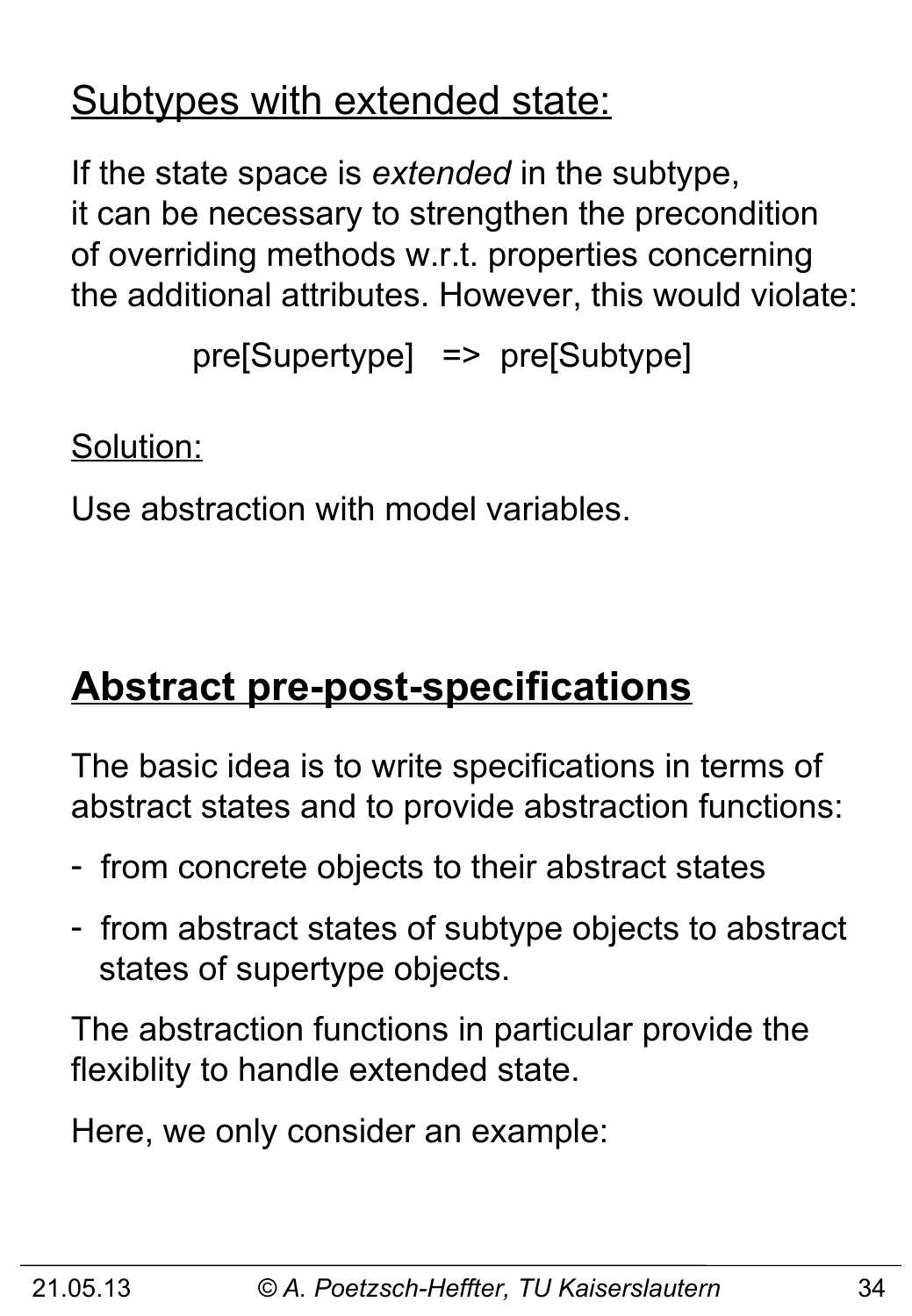#### Example:

```
class C { 
  //@ public model boolean valid;
   //@ public model AS state;
 /*@ public normal_behavior
     @ requires valid && r(state) ;
     @ ensures q(state) ;
    \upbeta * /
void m(){ ... }
}
class D extends C { 
  private BD d;
  1/2 private depends valid \leq -d;
  //@ private represents valid <- CD.pd(d) ;
  1/6 private depends state <-d;
   //@ private represents state <- CD.f(d) ; 
 ...
}
class E extends C { 
  private BE e;
  1/2 private depends valid \leq -e;
   //@ private represents valid <- CE.pe(e) ; 
  //@ private depends state <-e; //@ private represents state <- CE.g(e) ; 
 ...
}
```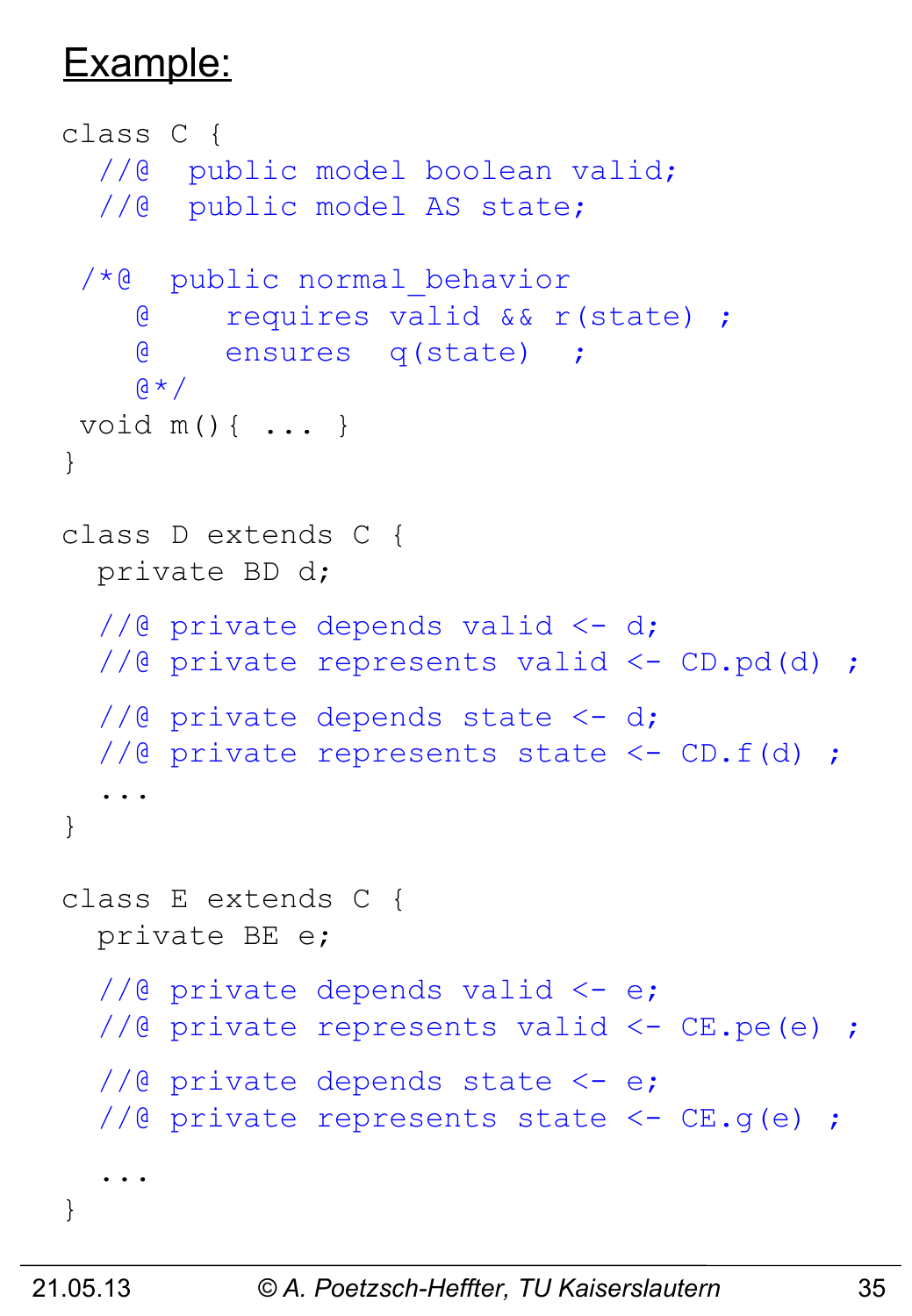- pd is a predicate expressing when attribute d has a valid state.
- $f$  is an abstraction function mapping values of concrete type BD to the abstract type AS.

The definitions of  $pd$  and  $f$  can be tailored to the needs of class D. The same holds for pe, g and class E.

#### Remarks:

- Often one assumes an explicit abstraction function that maps values of subtype objects into the state space of the supertype.
- Abstract/model variables enable two kinds of state extensions:
	- overriding the representation function
	- additional abstract variables
- The variations in the subtypes can be captured by representation functions.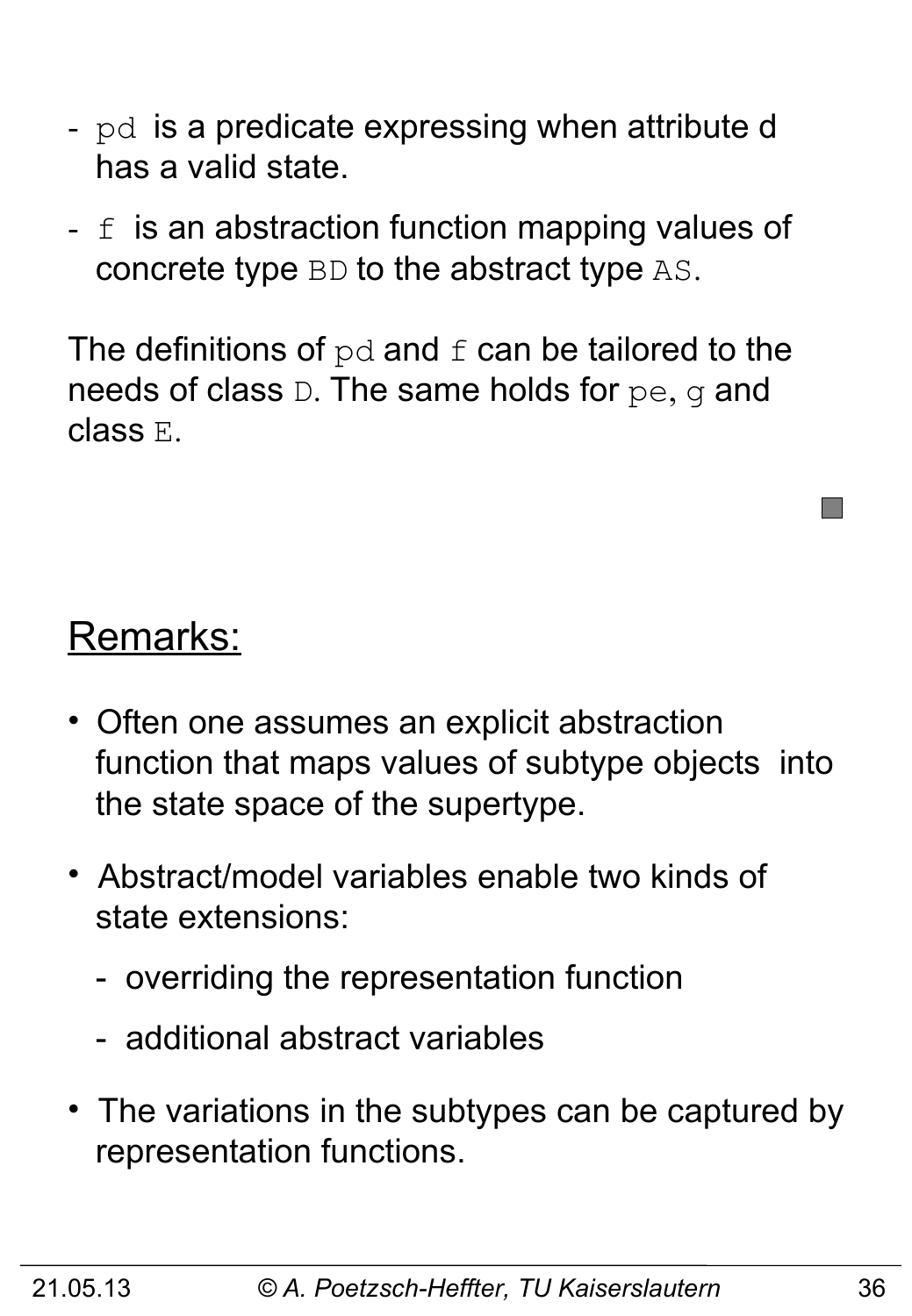# **Treatment of Invariants**

In principle, invariants can be expressed by pre- and post-conditions. However, as a specification construct they allow to express

- restrictions on subtype behavior in supertypes:
- $\rightarrow$  Invariants of supertypes have to be satisfied by additional subtype methods.

# Example:

```
class C { 
  public int a = 0;
  1/6 public invariant a >= 0;
   ...
   // no declaration of m
}
class D extends C { 
 ...
  void m() { a = -1; } // violates invariant
 ...
}
```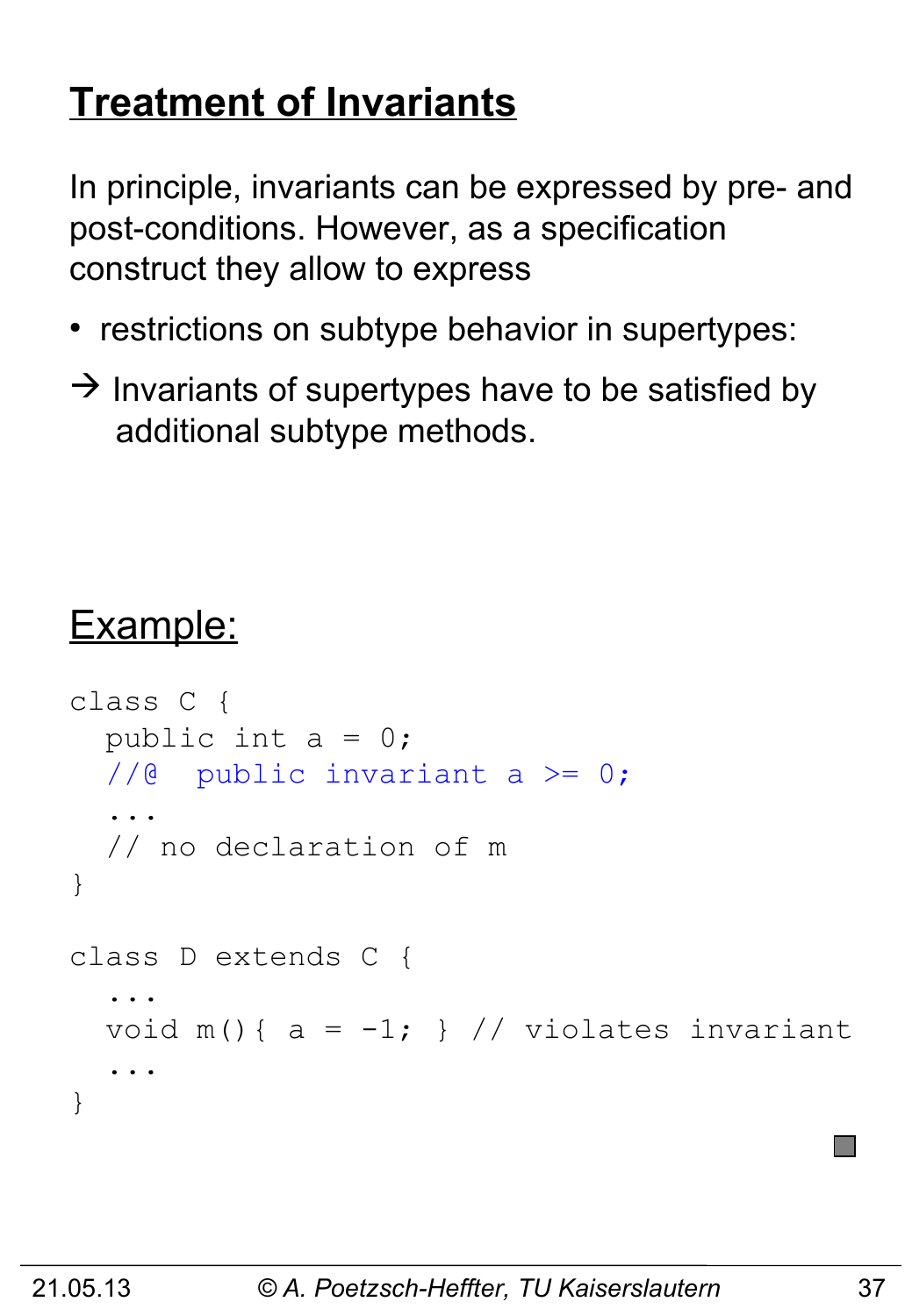General Approach:

Invariants of supertypes have to be satisfied by all subtype methods. This can be formulated as:

inv[Subtype] => inv[Supertype]

This can be achieved by invariant inheritance:

=> The subtype invariant is the conjunction of the supertype invariant and additional invariant clauses specified in the subtype.

Questions:

- What is the precise meaning of an invariant? When should invariants hold?
- How is subtyping and dynamic binding handled for invariants?

There is no well-established answer to these questions. We discuss existing answers.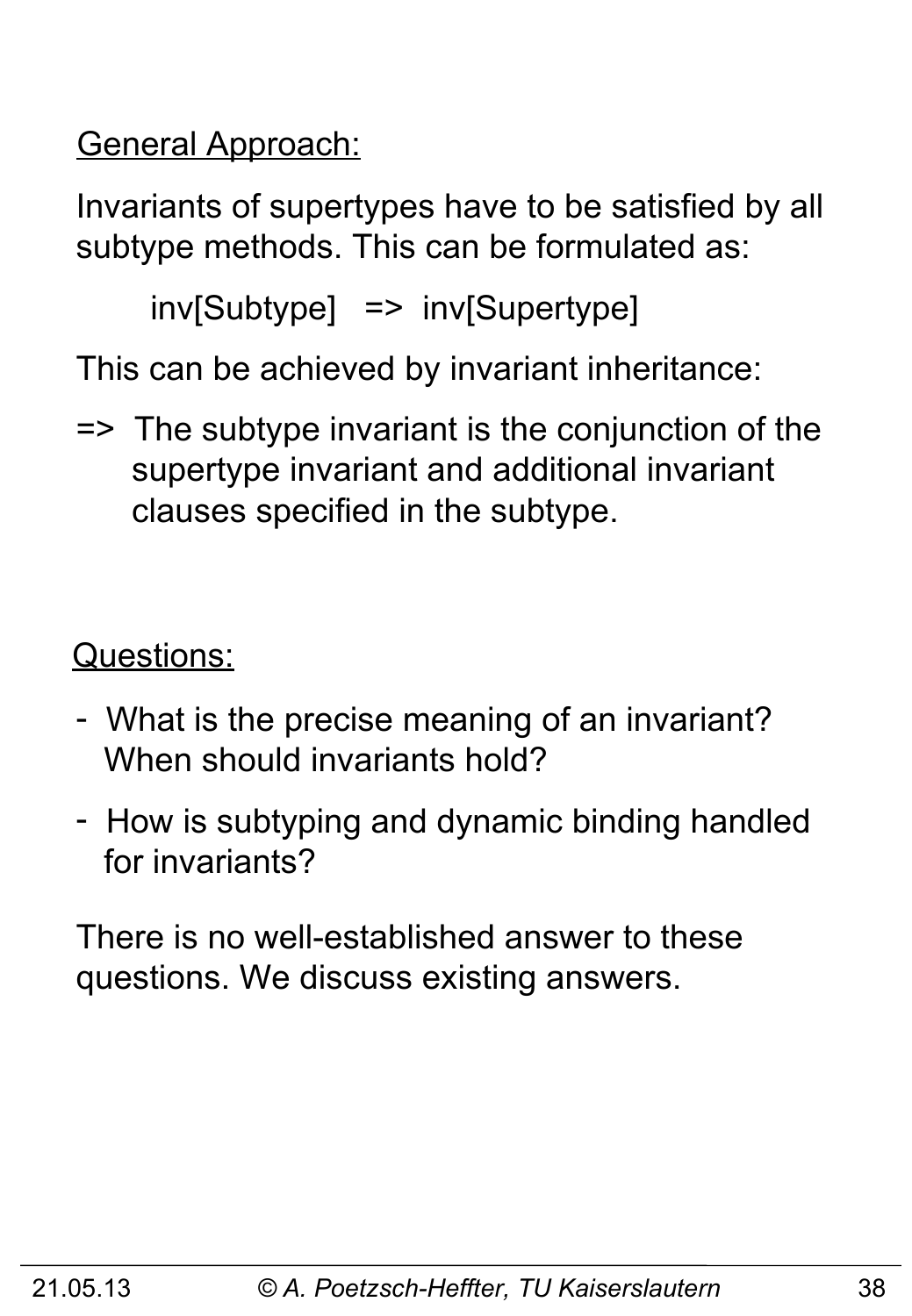Semantical variation:

#### 1. Invariants have to hold in *visible* states:

JML: "Invariants have to hold in each state outside of a public method's execution and at the beginning and end of such execution."

#### 2. Transformation into pre- and postconditions:

Invariants have to hold in poststates of constructors. If they hold in the prestate of a method, they have to hold in the poststate as well.

For verification, both alternatives are problematic:

Let S be a subtype of T, m be a method in T and *x* a variable of type T holding an S-object:

... x.m(...) ...

For the verification we need inv[S] as precondition. But: S may not be known at the invocation site.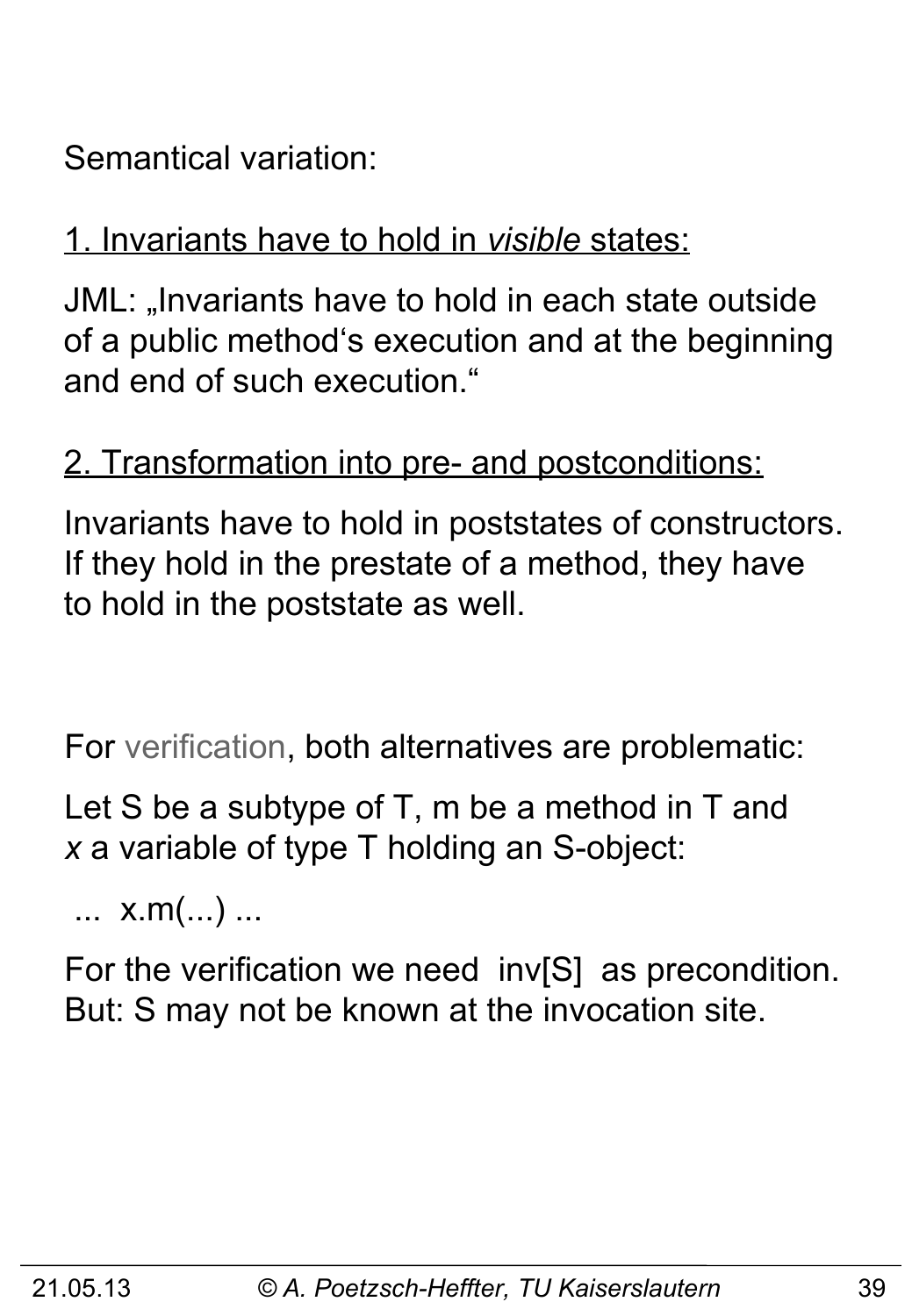#### Example:

```
class C { 
  public int a = 0;
  //@ public invariant a >= 0;
   ...
   void m(){ 
   ... // maintains invariant
   } 
}
class Foo { 
   void mfoo( C x ) {
    \ldots x.m() \ldots }
}
```

```
class D extends C { 
  public int b = 0;
  1/@ public invariant a > 1;
  //@ public invariant b >= 0;
   ...
   void m(){ 
   b = 4 / a ;
   ... // maintains both invariants
   }
}
```
Problem: What has to be shown for the prestate of a method invocation  $x \cdot m()$ ?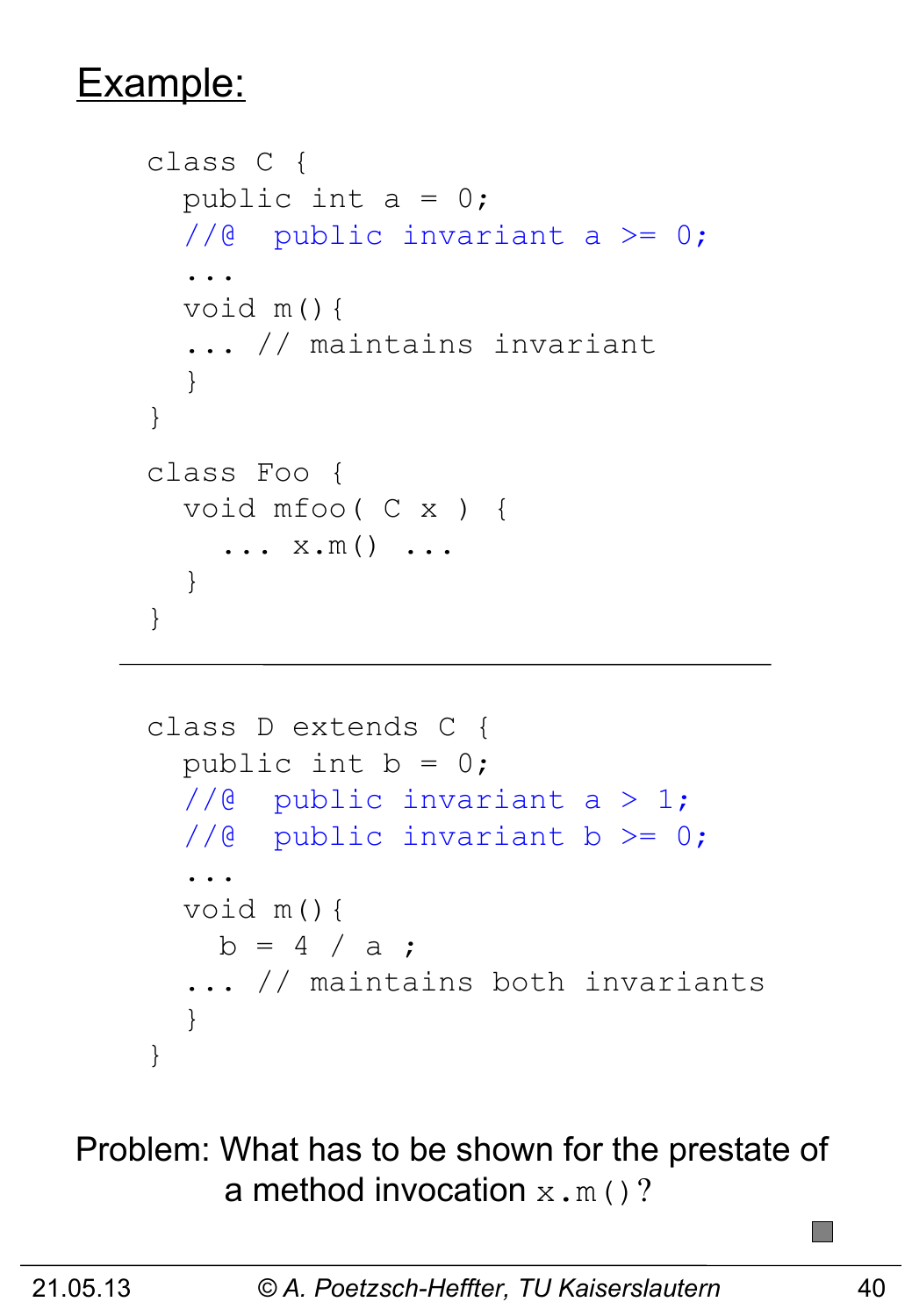Classical solution:

- Make sure that invariants can only be broken by methods of the object. Thus:
	- if they are established in the post-state of each call of a constructor and method of the class,
	- then they hold in the pre-state of each call.
- Solution has problems with recursion.

Other solutions:

- Specify the invariants based on abstractions
- Allow the programmer to define where invariants should hold and reflect this in the meaning of invariants (solution of Spec#)
- Use a more sophisticated meaning of invariants

### **Treatment of frame properties**

The specification of frame properties has to cope with two problems:

- Information hiding: not all assignable variables can be named in the specification.
- Extended state: The supertype specification cannot capture the state of additional attributes in subtypes.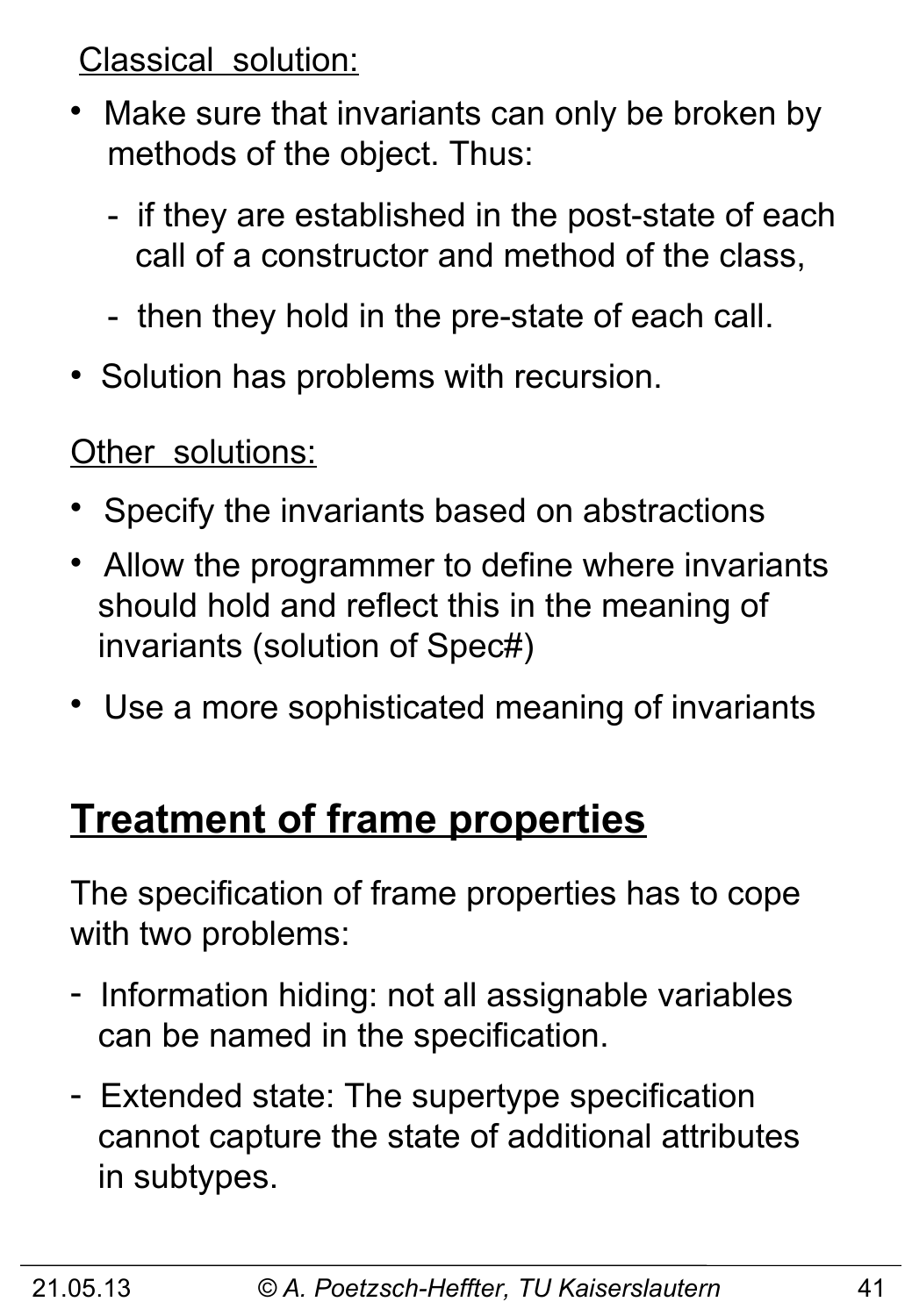#### Example:

```
class C { 
  public int a = 0;
  private int b = 0;
  public static int c = 123;
   ...
   /*@ public normal_behavior
     @ assignable a;
    Q \star /public void m() { a++; b++ }
}
class Foo { 
   void mfoo( C x ) {
    \ldots x.m() \ldots }
}
```

```
class D extends C { 
  public int d = 0;
   ...
   public void m(){ 
     super.m();
    d = 87;C.c = 4; ...
   }
}
```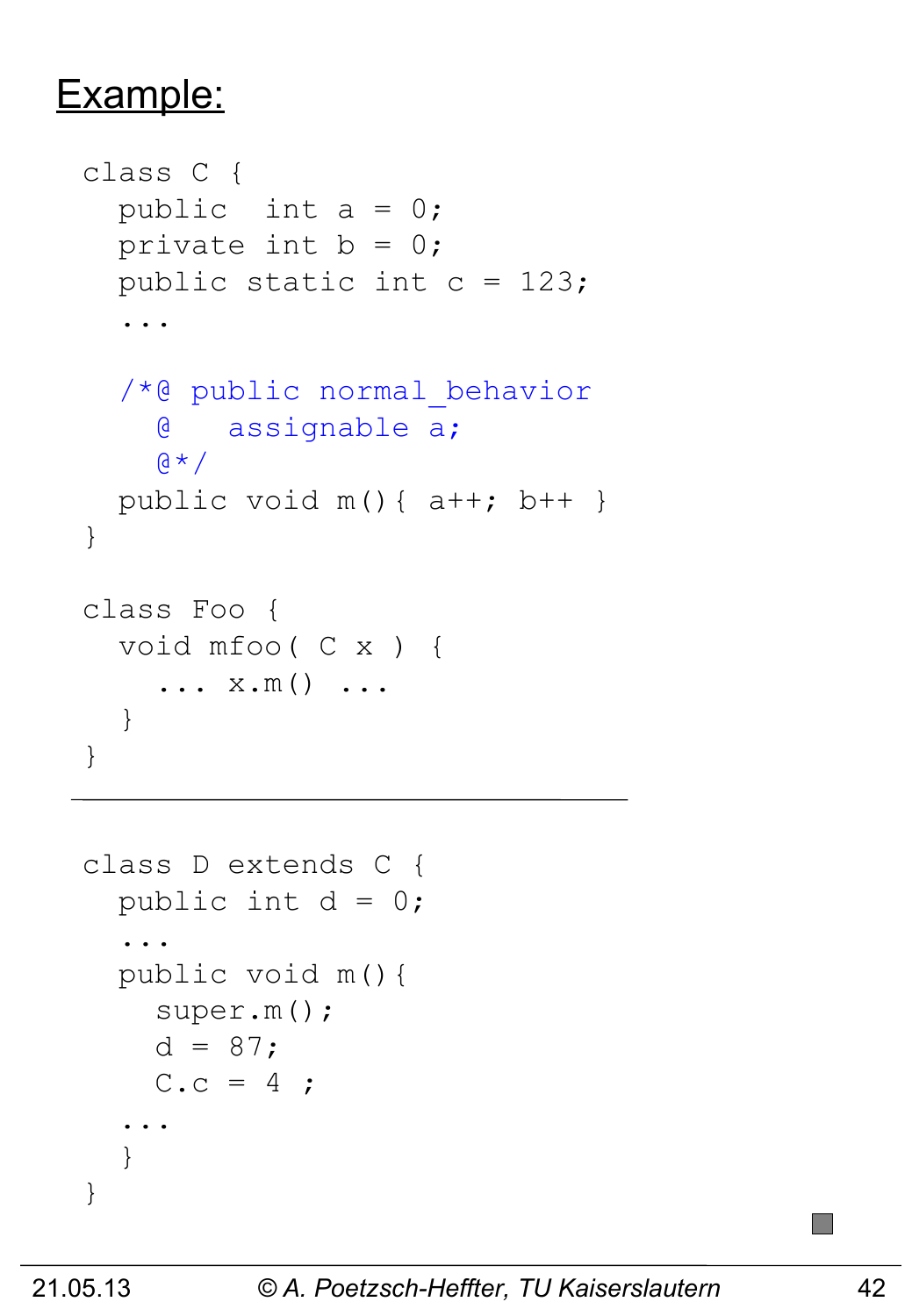Possible solution:

- $\rightarrow$  Use abstract attributes/variables, depends- and representation clauses.
- $\rightarrow$  Information hiding: Abstract attributes can depend on non-accessible attributes.
- $\rightarrow$  Extended state: Depends relation can be extended in subtypes.

(Example is given in the following subsection)

# **Using the techniques together**

Specification techniques for OO-programs have two goals:

- Specification of properties by annotating programs.
- Complete specification of types as basis for behavioral subtyping.

We illustrate this by a larger example.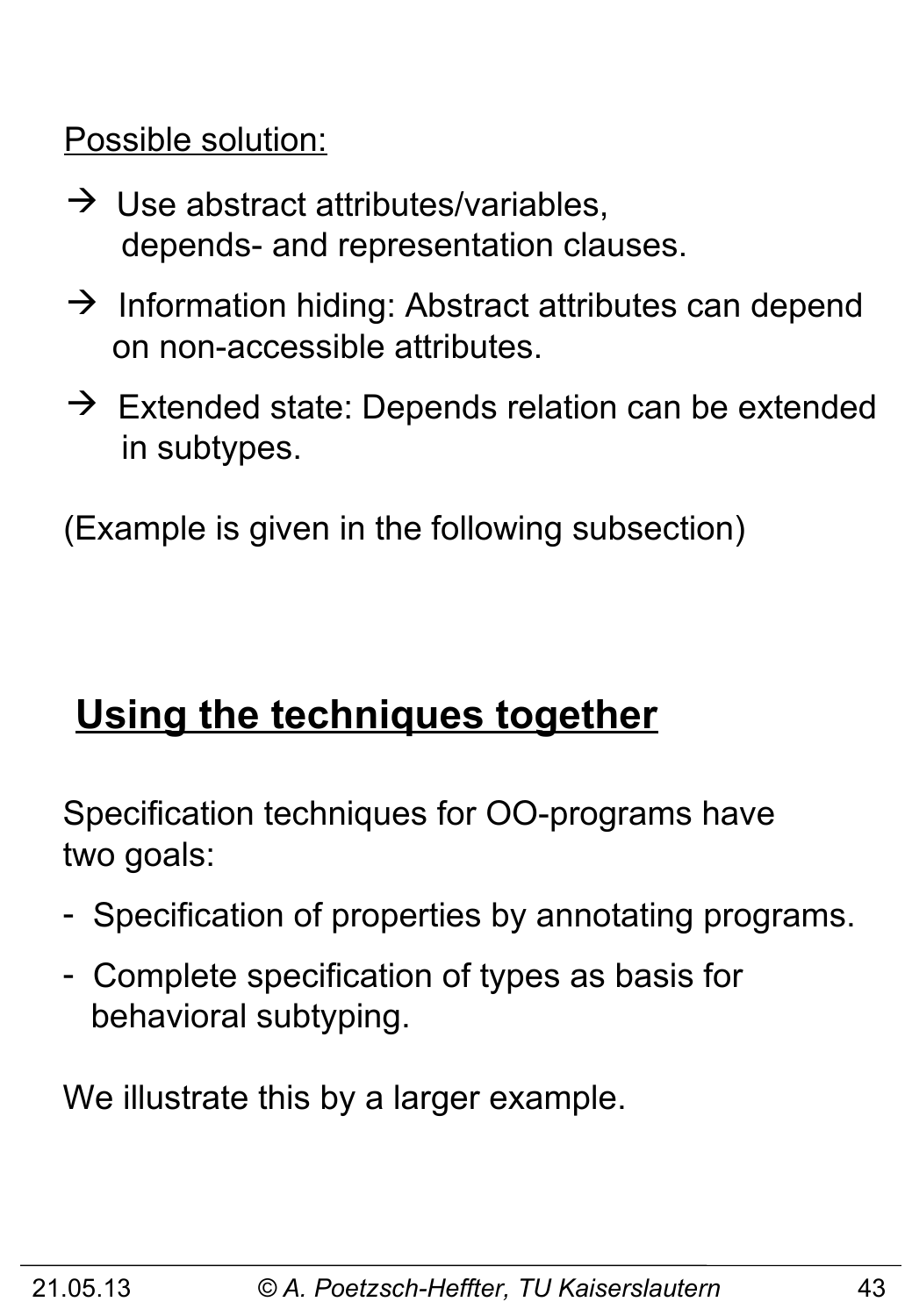# Example:

The following example is a Java-version of the central example given in:

K. R. M. Leino, G. Nelson: Data abstraction and information hiding, Transactions on Programming Languages and Systems 24(5): 491-553 (2002).



The example demonstrates:

- state extensions
- behavioral subtyping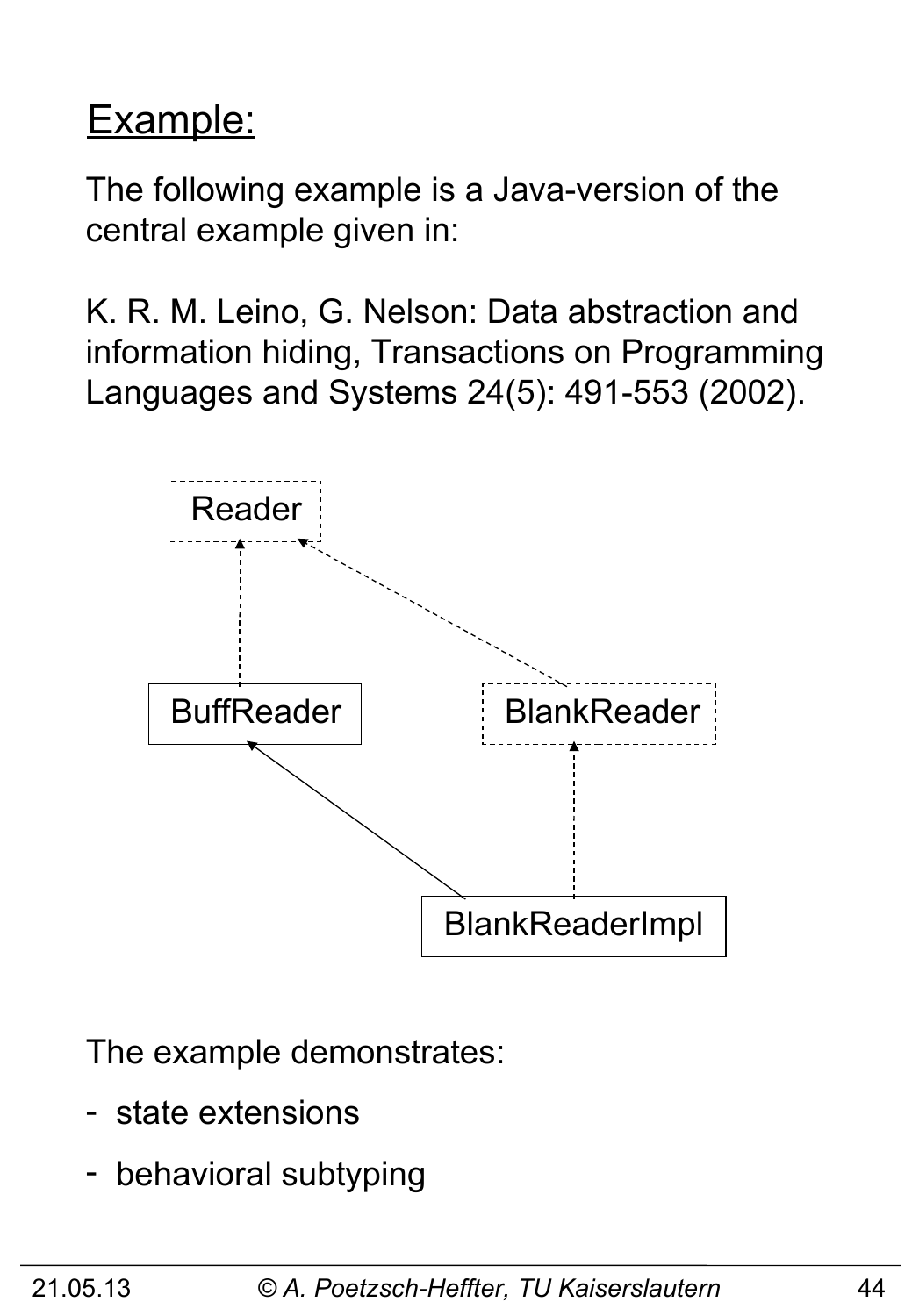```
public interface Reader {
  //@ public model instance boolean valid;
  //@ public model instance Object state;
   /*@ public normal_behavior
     @ requires valid;
     @ assignable state;
    \theta ensures -1 <= \result
     @ && \result < 65535 ;
    \alpha \star / public int getChar();
   /*@ public normal_behavior
     @ requires valid;
     @ assignable valid, state;
    \alpha \star / public void close();
}
```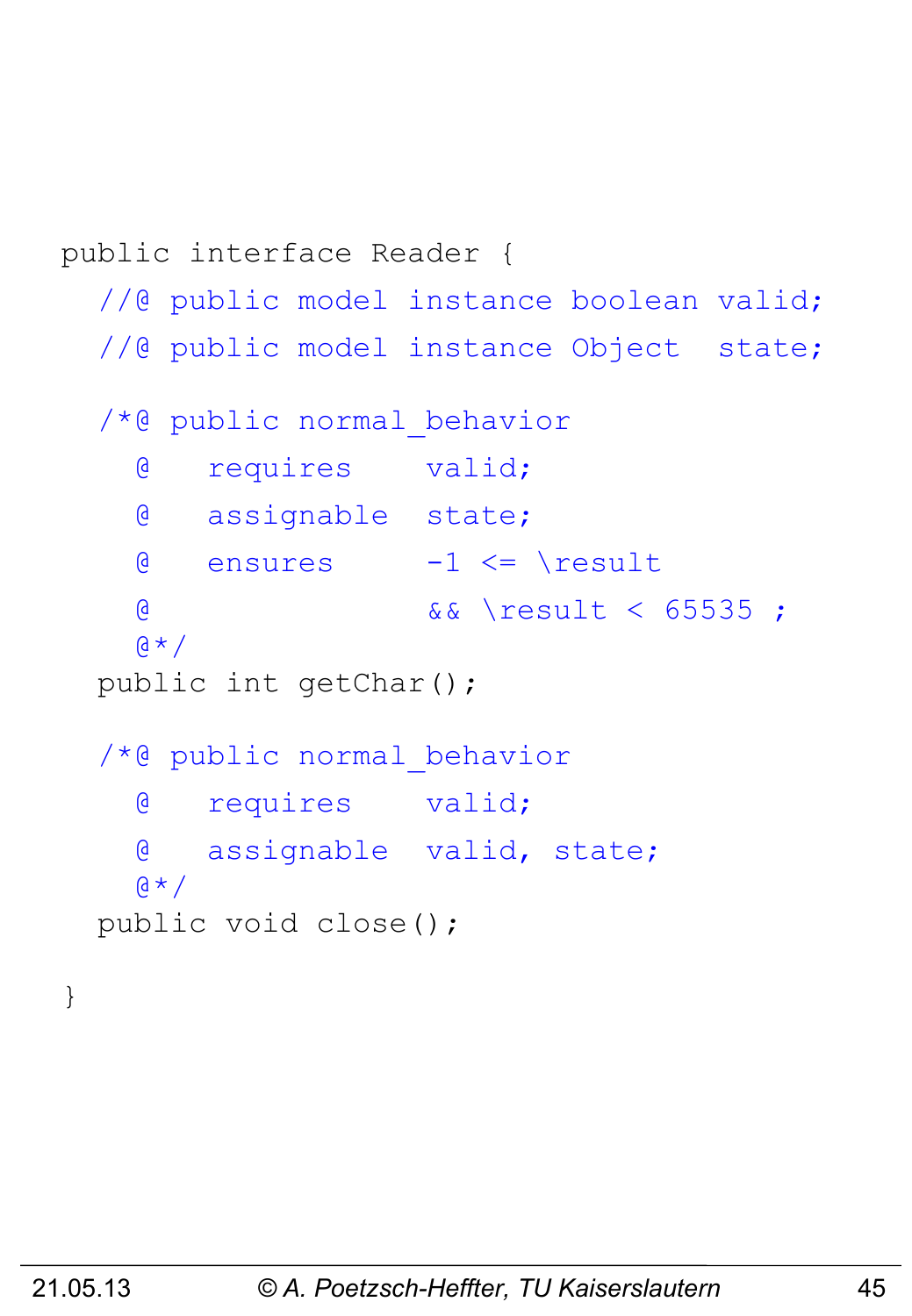```
public abstract 
class BuffReader implements Reader {
 protected /*@ spec public @*/ int lo, cur, hi;
 protected /*@ spec public @*/ char[] buff;
 //@ public model boolean svalid;
 /*@ public represents valid <-
    @ 0 <= lo && lo <= cur && cur <= hi &&
    @ buff != null && hi-lo <= buff.length &&
    @ svalid ;
   \alpha \star /public int getChar() {
   if( cur == hi) refill();
   if( cur == hi) return -1;
    cur++;
    return buff[cur-lo-1];
 }
 /*@ public normal_behavior
    @ requires valid;
    @ assignable state;
    @ ensures cur == \old(cur) ;
   \mathfrak{g} \star /public abstract void refill();
 //@ depends valid <- lo,cur,hi, buff, svalid;
 //@ depends state \langle -\right] lo, cur, hi, buff, buff[*];
 //@ depends svalid <-lo, hi, buff;
}
```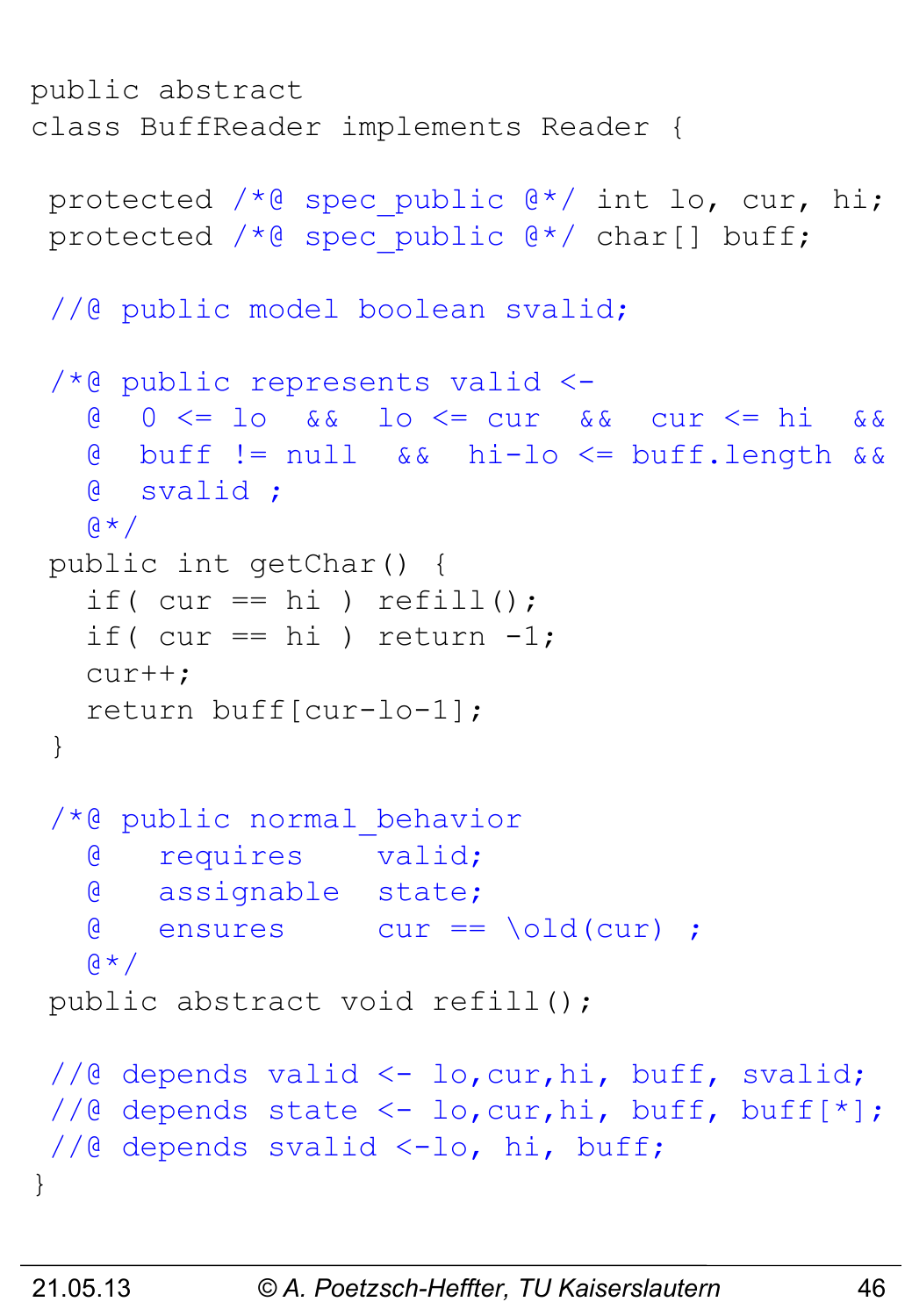public interface BlankReader extends Reader {

```
 /*@ public normal_behavior
   @ requires 0 <= n;
   @ assignable valid, state;
   @ ensures valid && \result == this ;
  \mathfrak{g} \star / public BlankReader init( int n );
```
A non-trivial application of BlankReader and BlankReaderImpl (s. next slide):

```
public class ReaderTest {
   public static void main( String[] args ) {
    BlankReader br = new BlankReaderImpl();
     br.init(1000000);
    int count = 0;
     int chr;
     do {
      chr = br.getChar();
      count++;
    \} while( chr != -1 );
     br.close();
     System.out.println(count);
   } 
}
```
}